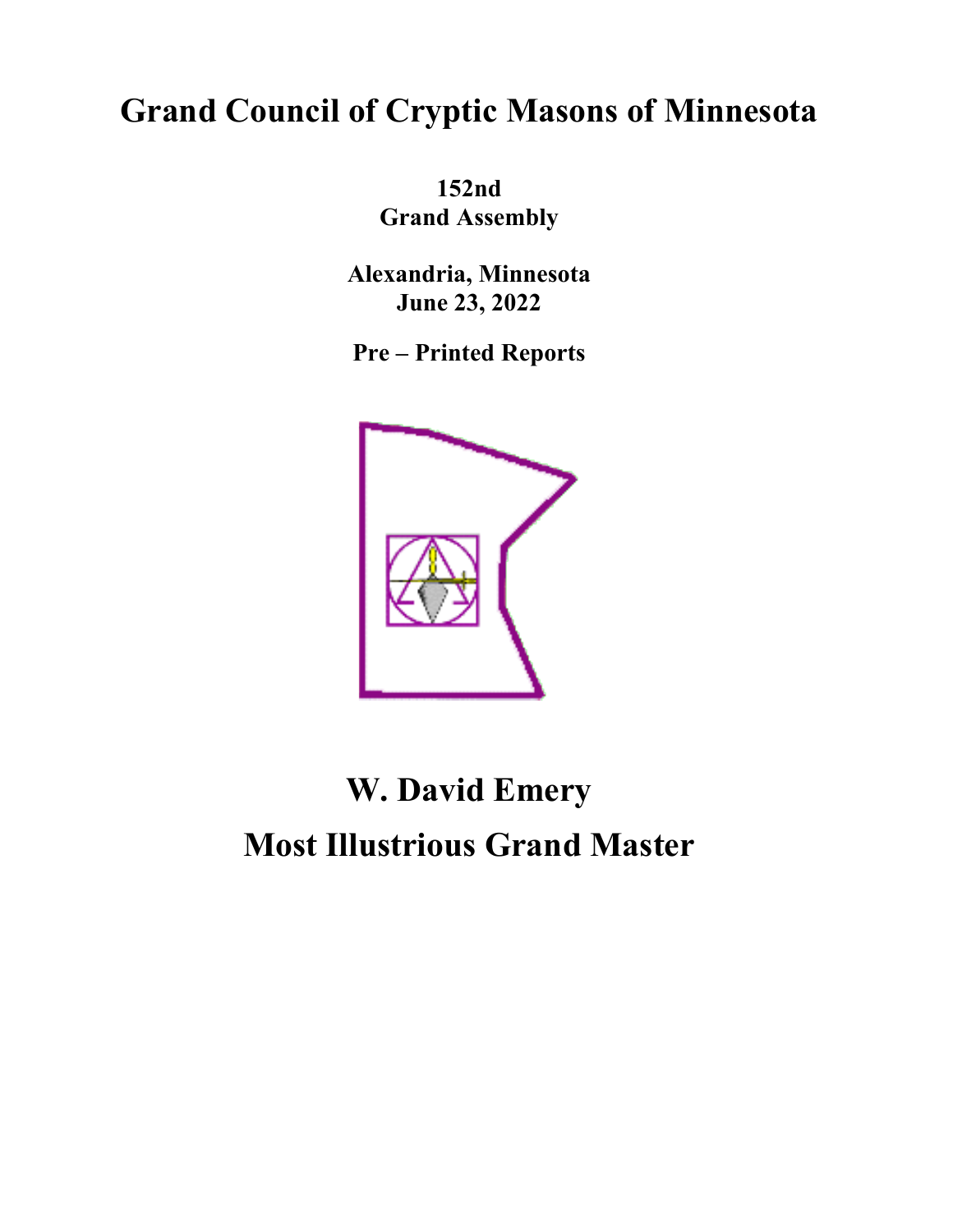### **Contents**

**Proposed Agenda**

**Rules of Order**

**Grand Master's Report**

**Grand Council Officers**

**Resolutions** 

**Officer's Reports**

**Reports of Committees**

**Proposed Budget**

**Grand Recorder's Report**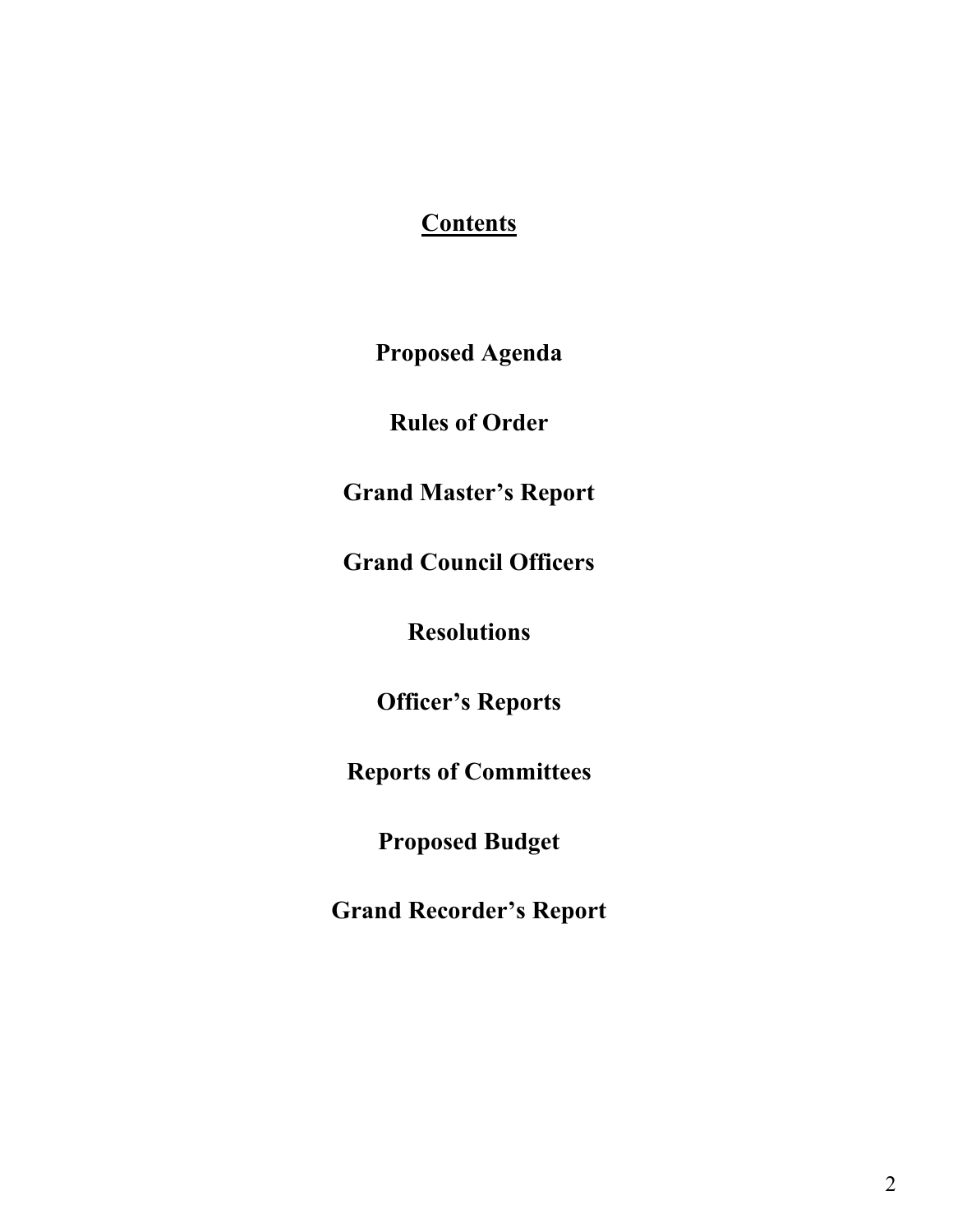# **Proposed Agenda Grand Council Officers**

Recognition of MIPGM Flag Presentation & Tribute Initial Report of Credentials Committee Roll Call of Councils Roll Call of Grand Officers Roll Call of Grand Representatives Approval of Proceedings of the Previous Annual Assembly Report of Nominating Committee Report of the Most Illustrious Grand Master Report of the Grand Treasurer Report of the Trustees Report of the Finance Committee 2022-2023 Annual Budget Preliminary Report of the Jurisprudence Committee **BREAK** Preliminary Report of the Jurisprudence Committee Grand Recorders Business Report Report of TIM; ISH-SODI & AWARDS Committee Recognition of Presiding Officers of Appendant Bodies Recognition of Members of York Rite Appendant Bodies Honorary Memberships Report of CMMRF Committee Motion to Approve all Remaining Preprinted Reports Tellers Report Final Report of Jurisprudence Committee General Grand Representatives Remarks **Adjourn**

Public Installation of 2022– 2023 Grand Officers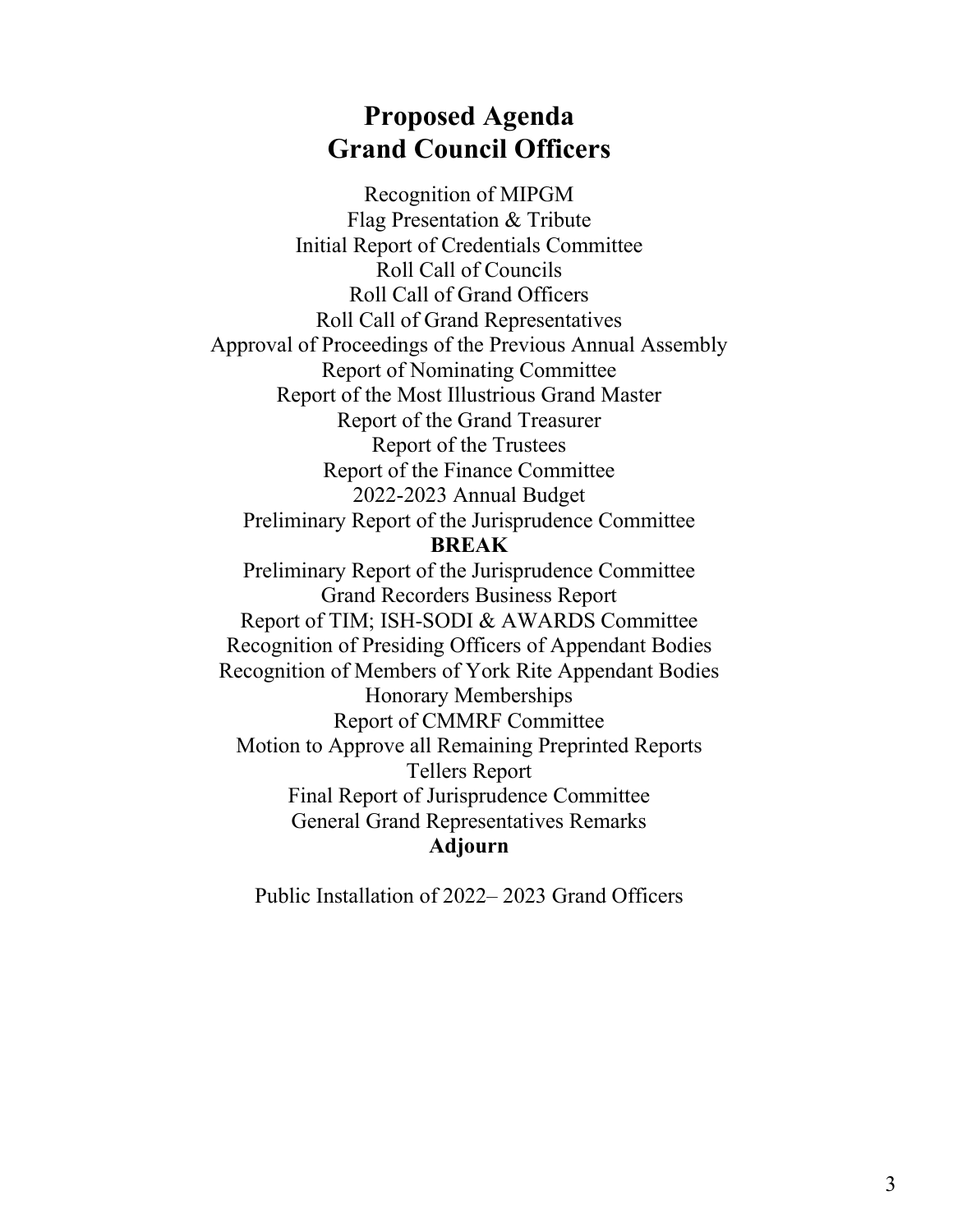# **Rules of Order For Grand Council of Cryptic Masons of Minnesota**

The business of all Masonic Grand Bodies will be conducted by "Masonic Tradition" and not by Robert's Rules of Order.

Must submit legislation so it is received at least 45 days prior to the Grand Session or if it is brought forward at the Grand Session it would need to pass by 100%.

The following Rules are for the discussion of any resolution or business before this Grand Assembly.

- 1. Resolutions will be presented by the Jurisprudence Committee.
- 2. The time allowed for each person to speak on a resolution will be 2 minutes.
- 3. A Companion may speak only once upon a resolution, either for or against.

4. Only two (2) Companion will be allowed to speak in support of a resolution and two (2) Companion will be allowed to speak against a resolution.

5. Any Companion wishing to speak will approach a microphone; state his name and the name and number of his Council. He will not start speaking until he has been recognized by the presiding officer.

6. After debate, if questions on a resolution or any other discussion remain, they shall be directed to the Chair of the Jurisprudence Committee.

7. There will be no personal attacks or vendettas during these business meetings.

8. There will be no discussion of politics or religion.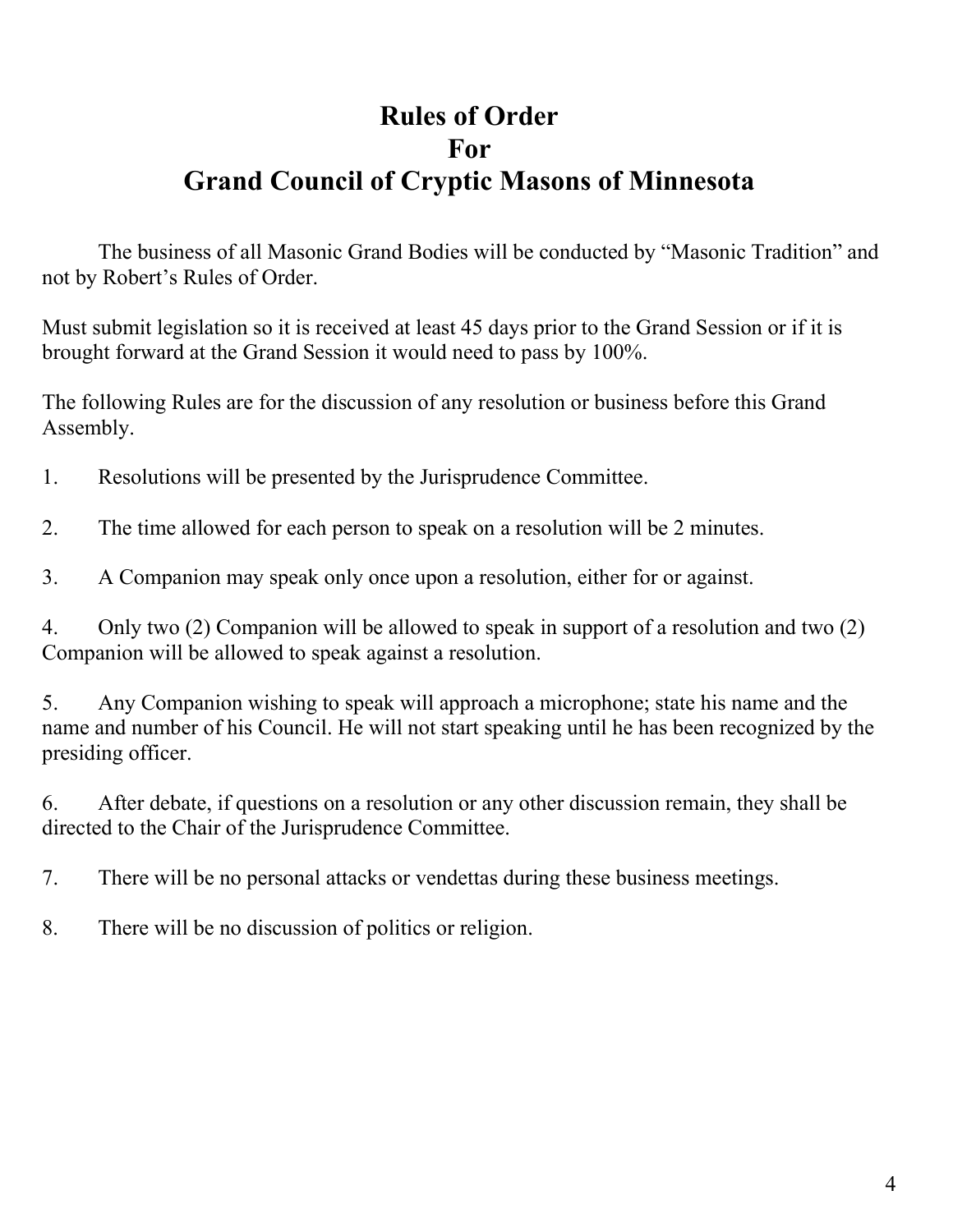*Grand Council Cryptic Masons* 



*of MINNESOTA Organized December 12, 1870* 

*Most Illustrious Grand Master W. David Emery 2021 – 2022* 





Most Illustrious Companion W. David Emery Illustrious Grand Master of The Grand Council of Cryptic Mason of Minnesota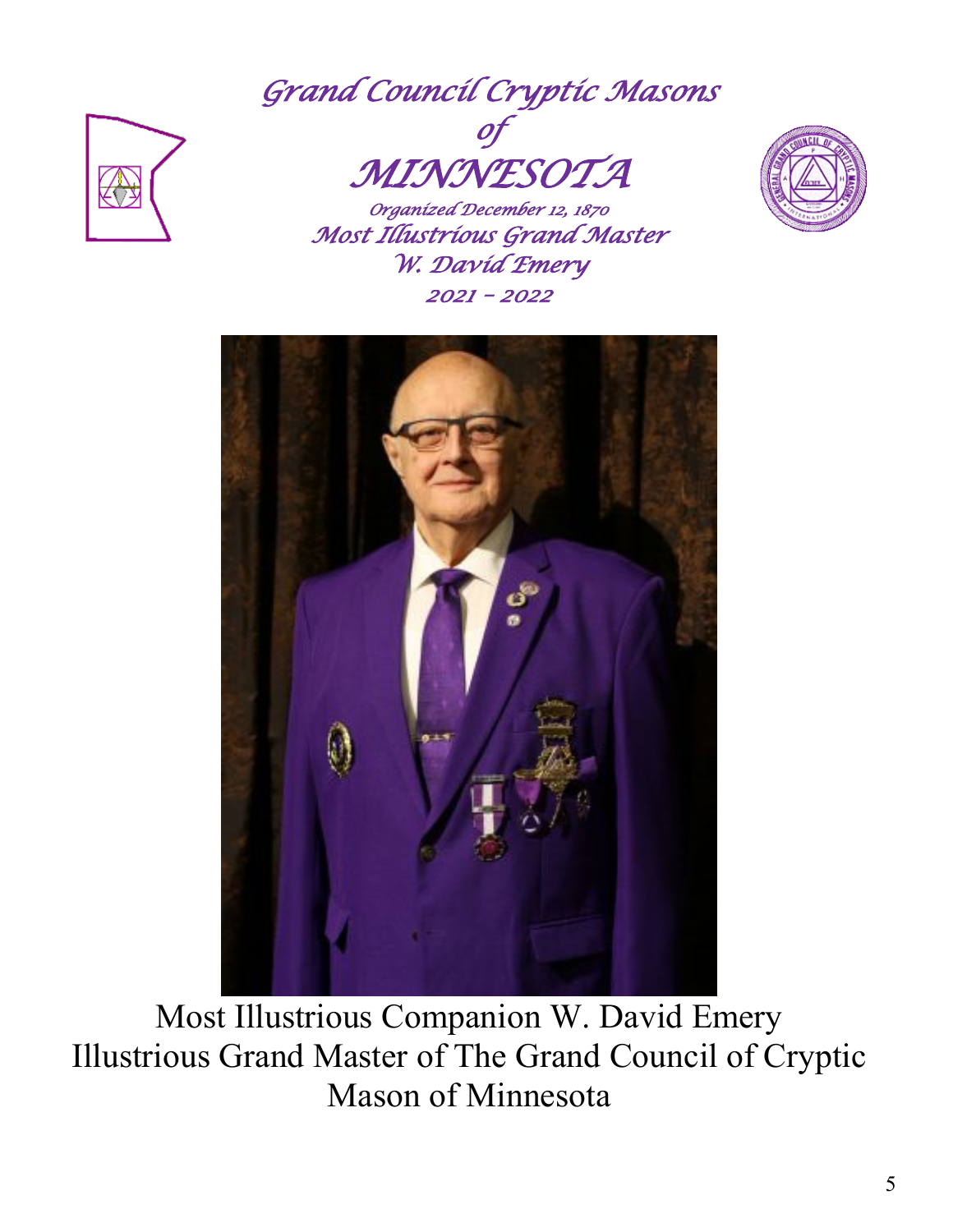# **To: The Grand Offices and Companions of Grand Council of Cryptic Masons of Minnesota.**

# **2021-2022 Minnesota Grand Council Officers**

| <b>Most Illustrious Grand Master</b>              | MIC W. David Emery          |
|---------------------------------------------------|-----------------------------|
| <b>Right Illustrious Deputy Grand Master</b>      | RIC Brian K. Dimatteo       |
| Right Illustrious Principal Conductor of the Work | <b>RIC R. Sean Gardiner</b> |
| Most Illustrious Grand Treasurer / Recorder       | MIC Marvin W. Schendel      |
| Illustrious Grand Chaplain                        | IC Jerry B. Oliver          |
| Illustrious Grand Captain of the Guard            | IC R. James Luchsinger, II  |
| Illustrious Grand Conductor of the Council        | IC Gerald E. Zierdt         |
| <b>Illustrious Grand Marshal</b>                  | <b>IC Alan Mackenzie</b>    |
| <b>Illustrious Grand Steward</b>                  | IC Joseph J. Anderson       |
| <b>Illustrious Grand Sentinel</b>                 | IC Trent B. Gilbertson      |
| <b>Illustrious Grand Organist</b>                 | RIC William T. Hubbard      |

#### Trustees:

| Most Illustrious Grand Trustee 1 Year Term | MIC Charles R. Marston |
|--------------------------------------------|------------------------|
| Most Illustrious Grand Trustee 2 Year Term | MIC Gary A. Odegard    |
| Most Illustrious Grand Trustee 3 Year Term | MIC Ronald A. Miles    |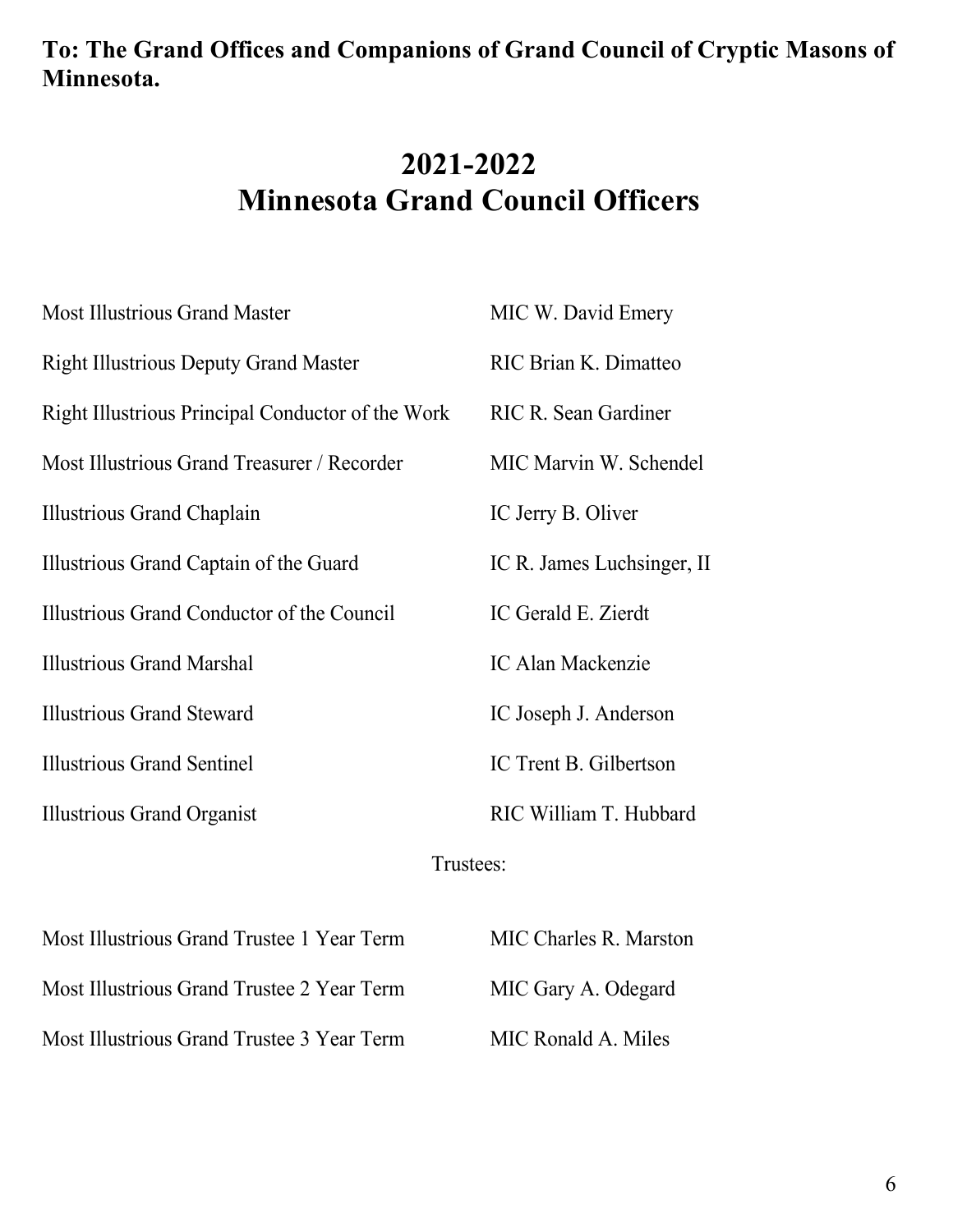### **Report of the Most Illustrious Grand Master W. David Emery 2021 to 2022**

#### **To: The Grand Offices and Companions of Grand Council of Cryptic Masons of Minnesota.**

Report of the Grand Master

We all look forward to the year we will be serving as presiding officer with great anticipation. I was no different except the calendar year started with a heart attack and then in April things went downhill. Three ambulance rides and ten extended stays in the hospital. I got released from the hospital the day before the Grand Session and was ready to go. We arrived at the 2021 Grand Session Wednesday morning, checked in to the hotel and headed off to registration area. I didn't quite make it. I was getting weaker by the minute. I caught Marv and told him I was headed back to the hospital. Drove back to Coon Rapids and checked in to Mercy Hospital. This is not how I envisioned the Grand Session was going to be. By Friday afternoon I was feeling a little better and got released to attend our son's wedding at Lake Vermilion on Saturday. On the road to the cabin I received a call from Jerry Oliver saying I had been elected to serve as Grand Illustrious Master and I was on speaker phone. I couldn't thank the companions enough for their confidence in my ability to serve the Grand Council.

Once the covid restrictions were lifted we were on the road again. I feel that visiting our Councils is one of the most important things we can do as Grand Officers. I have been from one end to the other of our great state visiting not only Councils but Chapters and Blue Lodges and even Jobe's Daughters. We have to promote our Blue Lodges if we are to succeed. I would like to thank Past Illustrious Master Carl Lidstrom for being my traveling partner for the last several years. The Masonic conversations have been great. At times we would even talk Past Grand Master Tom Hendrickson into riding along and then the trip was a real learning experience.

I would like to again thank the Companions for electing me to serve in 2021-2022.This has been a great experience and I'm not quitting now. Carl and I will be on the road again visiting and promoting the York Rite Bodies wherever we can. Our next project is St Peter. We have some ideas such as the traveling charter the Grand Chapter has on the Iron Range that may work in the southwestern part of the state. Wish us luck.

Fraternally

MIC W. David Emery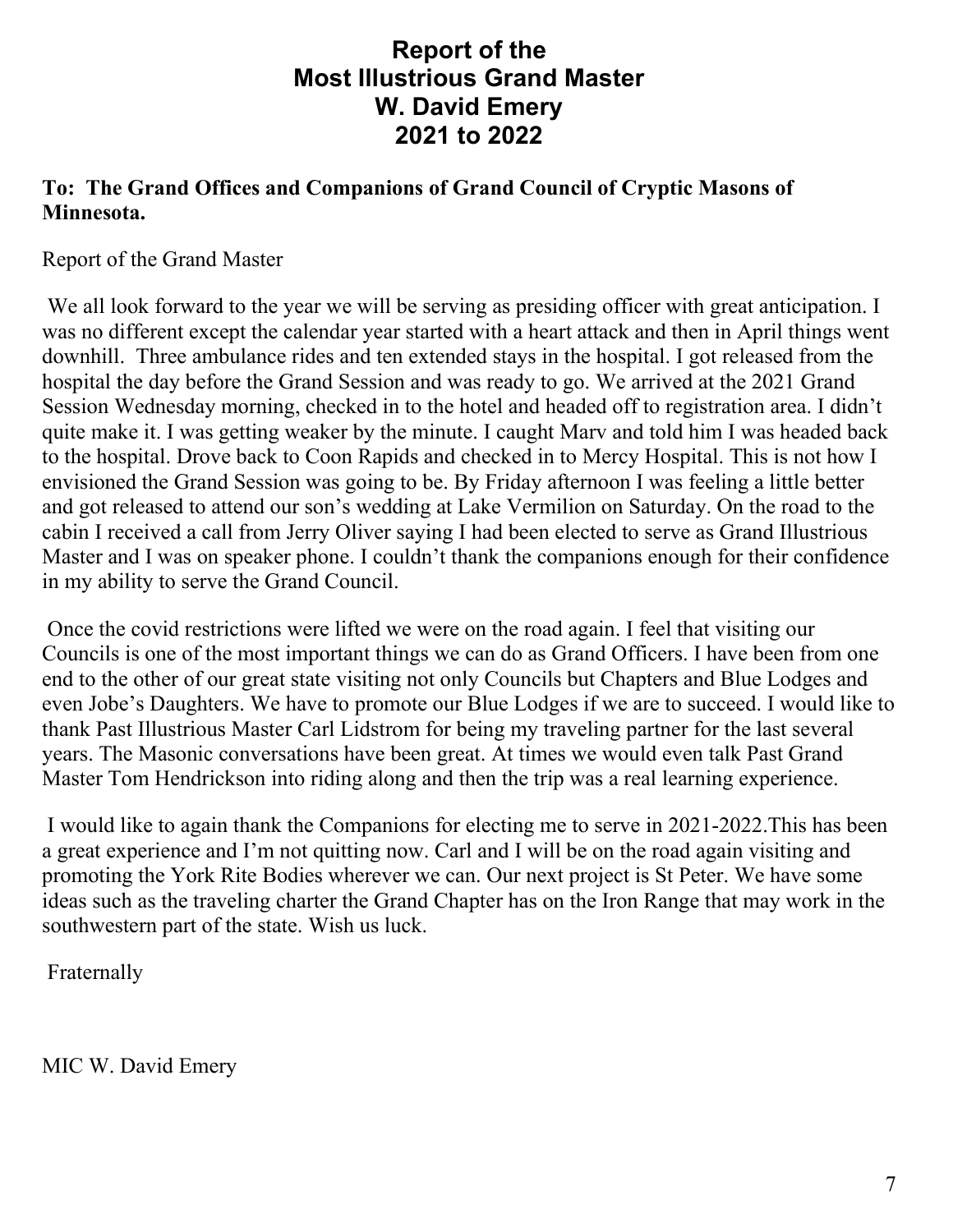# **Report of the Deputy Grand Master**

#### **To: The Most Illustrious Grand Master, Grand Officers and Members of the Grand Council of Cryptic Masons of Minnesota.**

The work is long, the days short, but the value is overwhelming. These are the words that I think of often when I think of the tasks we have ahead of us in the Secret Vault. Many years ago, I decided to join Freemasonry on the recommendation of a Brother, and it is certainly the best decision that I have ever made in my life. This journey continued when I joined the York Rite – the place where I have found my Masonic home. I have been a part of other bodies, but this, this is the place where I feel the best. The Companions of our Grand Council are one of the main reasons for this comfort, and for that I will be eternally grateful.

I have traveled quite a bit this year around the country with my Grand Encampment obligations. It has been an educational opportunity, one which I am similarly grateful for. I have met Companions from every Department save the South East. I have spent time with the Puissant General Grand Officers, and have gotten to know them and the work of our General Grand Council better. If you have not spent time leaning about what we get for our \$2.50 per capita, I urge you to do so – you will be shocked at how much value is received for this amount. If you haven't been able to travel, try it! You will meet Companions who will become your greatest friends. I often am amazed by the words of our own Most Illustrious Grandmaster, W. David Emery as he talks about the relationships he has formed in his travels, and I can attest to the truth of this.

My companions, you placed your trust in me when you elected me to this Grand Council. I have tried to aquit myself well with your trust. I have visited as many Councils as I was able to over the past years, taking part in Festivals, Degrees and general meetings. I look forward to the coming year, and sharing the travels with you as well. If you have something going on – reach out. Our Grand Officers are working officers, traveling and trying to be a part of your Councils. Degree work, meetings, events, educational sessions, all of this is critical for our continued growth.

Speaking of Education, if you are not a member yet of Grand Master Hiram Council 13, you should be. This Council was formed as an Educational body, presenting scholarly papers by it's members and meets quarterly. It is a great way to continue your Masonic education and hear some of the best speakers that you will ever hear. We even get to hear from our Companions to the North East – Most Illustrious Companion James, I am speaking about you here!

As I wind down this report I would be remiss in not bringing up the Resolution to remove Council as a requirement to join Commandery. This is a highly charged item – one which will have it's own place. I urge the Companions of this Grand Council who are also Sir Knights to help in defeating this resolution. It is not, and never has been about "helping the Council numbers". It is about York Rite unity – all of the York Rite. Why would you not allow your little brother Timmy to come to Christmas dinner? I urge you, if you are a voting delegate, to vote no on this Resolution.

My Companions, the work is long, the days are short, but the value overwhelming. You are the reason why Cryptic Masonry is in this State. The passion you show for our work, for our cause, is why we exist. And you have my great appreciation and affection.

Respectfully Submitted Brian K. Dimatteo Illustrious Deputy Grand Master, Grand Council of Royal and Select Masters of Minnesota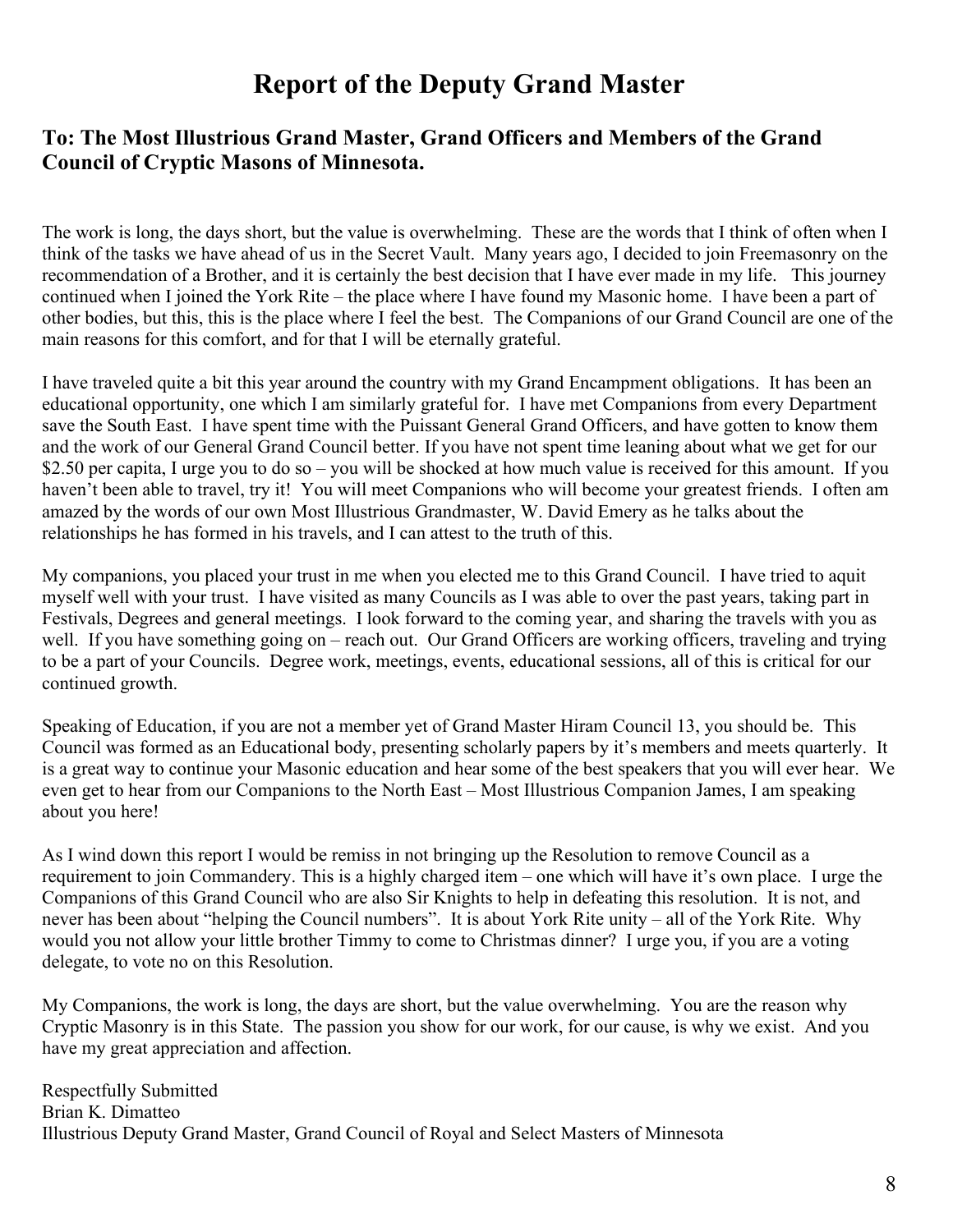# **Report of the Grand Principal Conductor of the Work**

#### **To: The Most Illustrious Grand Master, Grand Officers and Members of the Grand Council of Cryptic Masons of Minnesota:**

It has been a pleasure serving the companions of Minnesota under the leadership of our Most Illustrious Grand Master, W. David Emery this year. By his example, we voyaged out to visit the Councils and assist in their good works. We have also continued the virtual educational presentations of Grand Master Hiram Council, which have gotten national attention. The presentations are open to all Cryptic Companions.

Our Councils are also taking advantage of the many programs available to them from General Grand Council. The Decryption is an email-based publication open to all Cryptic Masons that contains the latest news, articles, and links to presentations. There is monthly "GGC Presents" Zoom meetings that host educational guest speakers. These presentations are recorded and can be viewed from the GGC YouTube channel. The General Grand Master also hosts a monthly Fire-Side Chat, where he answers questions and discusses what is occurring in International Cryptic Masonry.

Several companions and councils have benefitted by subscribing to the CMMRF Zoom accounts. It is a General Grand Council managed business Zoom account that is branded with CMMRF.

There have been several presentations of the First Responders medal. This program allows our Masonic bodies to recognize first responders in their communities for the great works they do for us all.

There are many additional programs, such as the Lady of the Council to recognize the lady's that support us in our journey, the ritual jewel for excellence in ritual performance, and the Veteran Medal in recognition of a companion's service to our nation.

As members of the General Grand Council of Cryptic Masons International, we have access to all their various programs. I encourage all the Councils to take advantage of these programs as they increase our public visibility and member participation. For additional information on these and other programs, please refer to the crypticmasons.org website. It is constantly being updated with new programs and offerings.

Again, it has been a pleasure visiting our Councils and participating in the work with our companions. Thank you for the courtesies shown to me and all the visitors during these travels. I look forward to seeing all the companions in our future endeavors.

Respectfully Submitted Companion Sean Gardiner Grand Principal Conductor of the Work - Grand Council of Cryptic Masons of Minnesota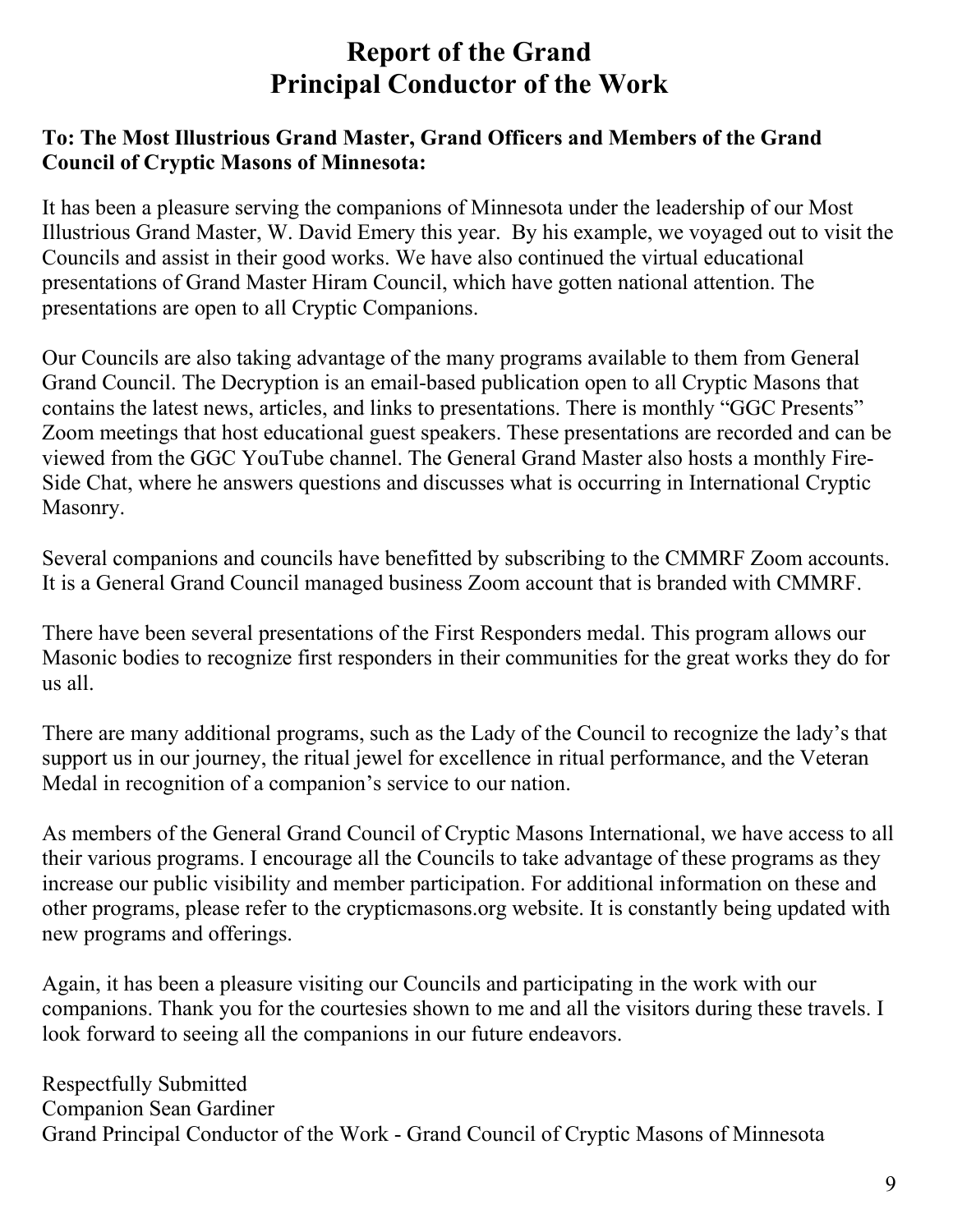# **Report of the Grand Captain of the Guard**

#### **To: The Most Illustrious Grand Master, Grand Officers, and Members of the Grand Council of Cryptic Masons of Minnesota:**

This year much like last year has been very hard on the Council and the Fraternity in general. As the Grand Captain of the Guard for the Grand Council of Cryptic Masons of Minnesota, I have done my best to support the Council while under the Covid-19 quarantine restrictions. The quarantine eliminated nearly all face-to-face contact during most of our operational year and forced us to move to a Zoom format for the Grand Officer meetings most of which I have attended.

Last year MIPGM Greg and I developed and submit a draft of a standardized Grand Representative Program for General Grand Council and General Grand Chapter. However, little progress has been made in getting that program finalized. My goal for the up coming year is to get that program pushed through and approved for distribution.

Another program that I have been working on but have not been able to implement is the York Rite Emissary program. This program is similar to the Scottish Rite Double Eagle program and serves the same function. Once again Covid has delayed implementation of the program. Therefore, we will be looking for volunteers at our Grand Session that will be willing to represent York Rite within their Blue Lodges. To be the York Rite Emissary to their Lodge with the mission of informing Blue Lodge members about the York Rite and encourage them to participate in activities and eventually join the York Rite.

Our York Rite education program has all but ceased to exist this year. My goal for the upcoming year is to revitalize both the York Rite Mentor and Advanced Study Program and the Companion Adept of the Temple Study programs.

I anticipate that next year will be spent rebuilding and reenergizing the Councils and the York Rite at all levels. I am very much looking forward to getting out and visiting our Councils and participating in all of our York Rite activities.

Respectfully submitted,

Ralph James Luchsinger II, KYGCH, OPC Grand Captain of the Guard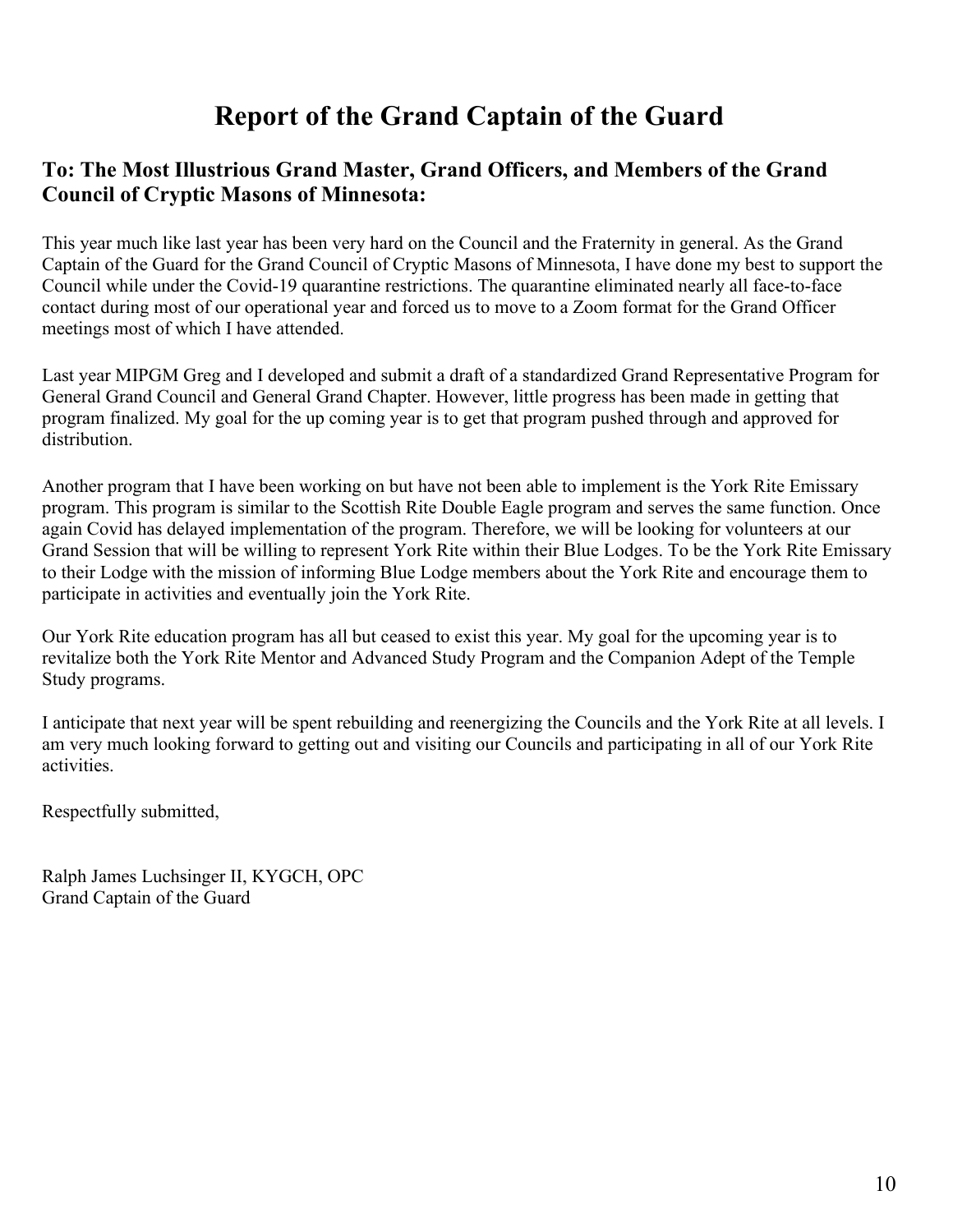# **Report of the Grand Conductor of the Council**

#### **To: The Most Illustrious Grand Master, Grand Officers, and Members of the Grand Council of Cryptic Masons of Minnesota:**

The 2021/2022 year of the Cryptic Council of Minnesota saw us continuing to emerge from the affects and restrictions of the Covid pandemic. While it was nice to get away from the Zoom meetings and once again meet face-to-face with our companions, it was somewhat disappointing to see the many vacant chairs in our Councils. As many of our companions are still reluctant to enter our Temples and meet in person it is imperative upon our Illustrious Masters to reach out to their respective memberships to re-energize their councils and regain the lost momentum. The ongoing effects of the Covid pandemic are being reflected not only in our councils but also on our Blue Lodges. The Blue Lodge is the feeder organization for the York Right and we need to encourage our companions to remain active in their blue lodges and to vigorously promote the York Right.

I have enjoyed the privilege of serving the Grand Council of Cryptic Masons of Minnesota as its Grand Conductor of the Council and visiting Councils in Minnesota and the North Central Department, some for the first time. Busy schedules and conflicting obligations do not provide the opportunity for visiting new Councils and conversing with companions from other states. Such visitations are valuable not only for meeting companions but also for the exchange of ideas that often accompanies such interaction.

I look forward to the coming year and the opportunity to visiting councils and the blue lodges in hopes of reinspiring some of our wayward companions.

Respectfully submitted

Jerry Zierdt Grand Conductor of the Council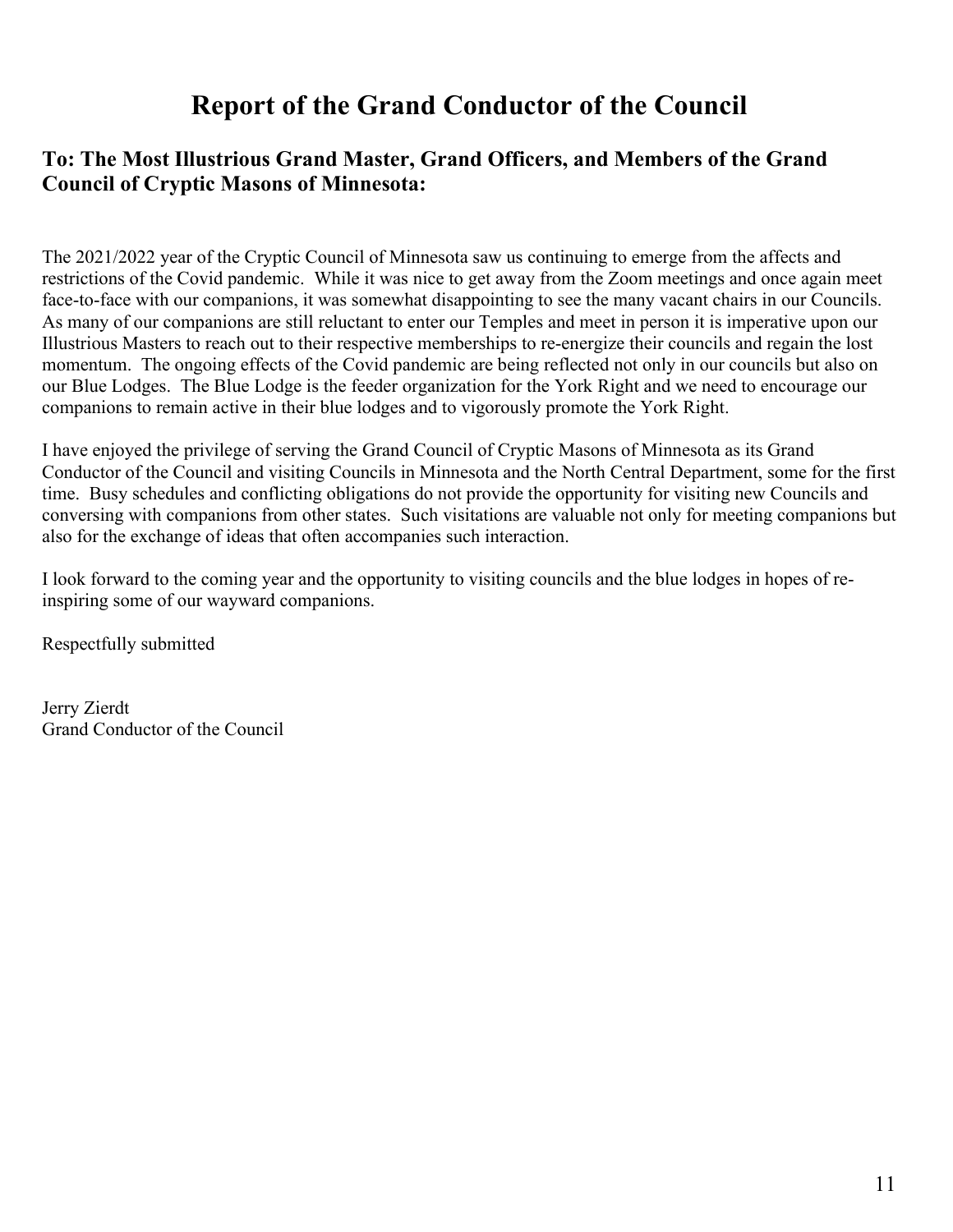# **Report of the Grand Marshal**

**To: The Most Illustrious Grand Master, Officers and Members of the Grand Council of Cryptic Masons of Minnesota:**

I was a very good year for me as meetings were back in person, I was able to attend a few councils around the state. I was also able to attend all the Grand Council meetings via ZOOM monthly. I was able to represent the Grand Council of Minnesota at Grand Session in South Dakota at Huron and Nebraska at Kearney. It was my honor to serve the Companions of Minnesota for the past year and I look forward to serving in the Grand Council for the foreseeable future.

Fraternally,

Alan Mackenzie Grand Marshal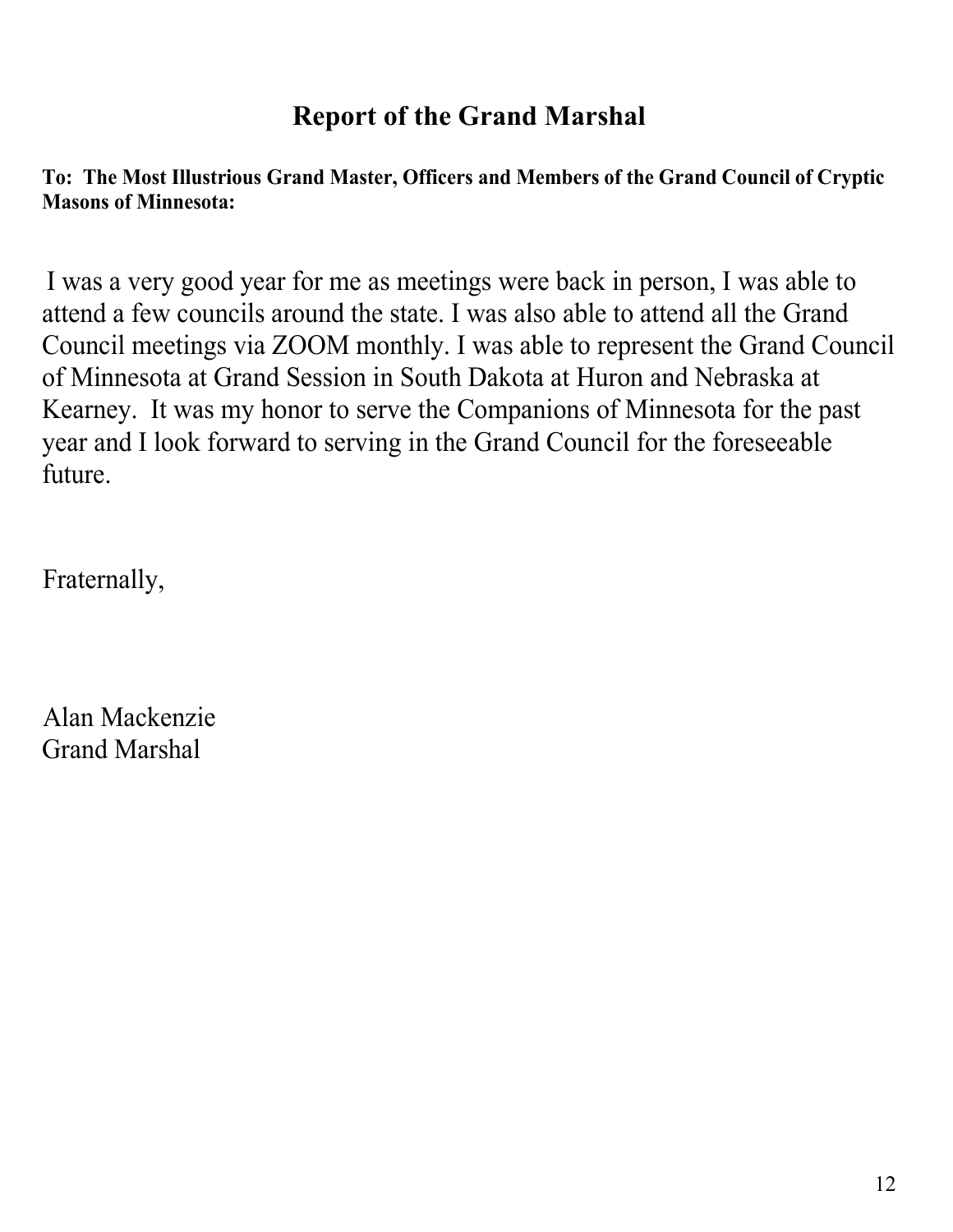# **Report of the Grand Steward**

#### **To: The Most Illustrious Grand Master, Officers and Members of the Grand Council of Cryptic Masons of Minnesota:**

From: IC Joe Anderson, Grand Steward

RE: Report of the Grand Steward

It has been a pleasure to serve you as your Grand Steward this term and visit various Council's. Know that ALL of your Grand Officers are here for you and willing to assist your Council when needed. It is our duty to do so and to visit your Council.

How important it is to collect further knowledge by having an education program during your Assembly. A few of the Councils have been adding a lesson during or after a meeting. And don't forget the pie.

Minneapolis Council hosted a great Cryptic Council one day on February 26<sup>th</sup>. A special thank you to MIC Hugh Swift for the going above and beyond on the degree work that day and to all the Companions who participated in making it happen. We welcomed in  $40 + new \text{ Companions}$ . Make sure they participate and get involved with your Council. Keep their interest and don't lose contact.

Looking forward to the Grand Session and seeing you in my future travels. Sincerely submitted,

IC Joseph J. Anderson, Grand Steward Minnesota Cryptic Council 2021-2022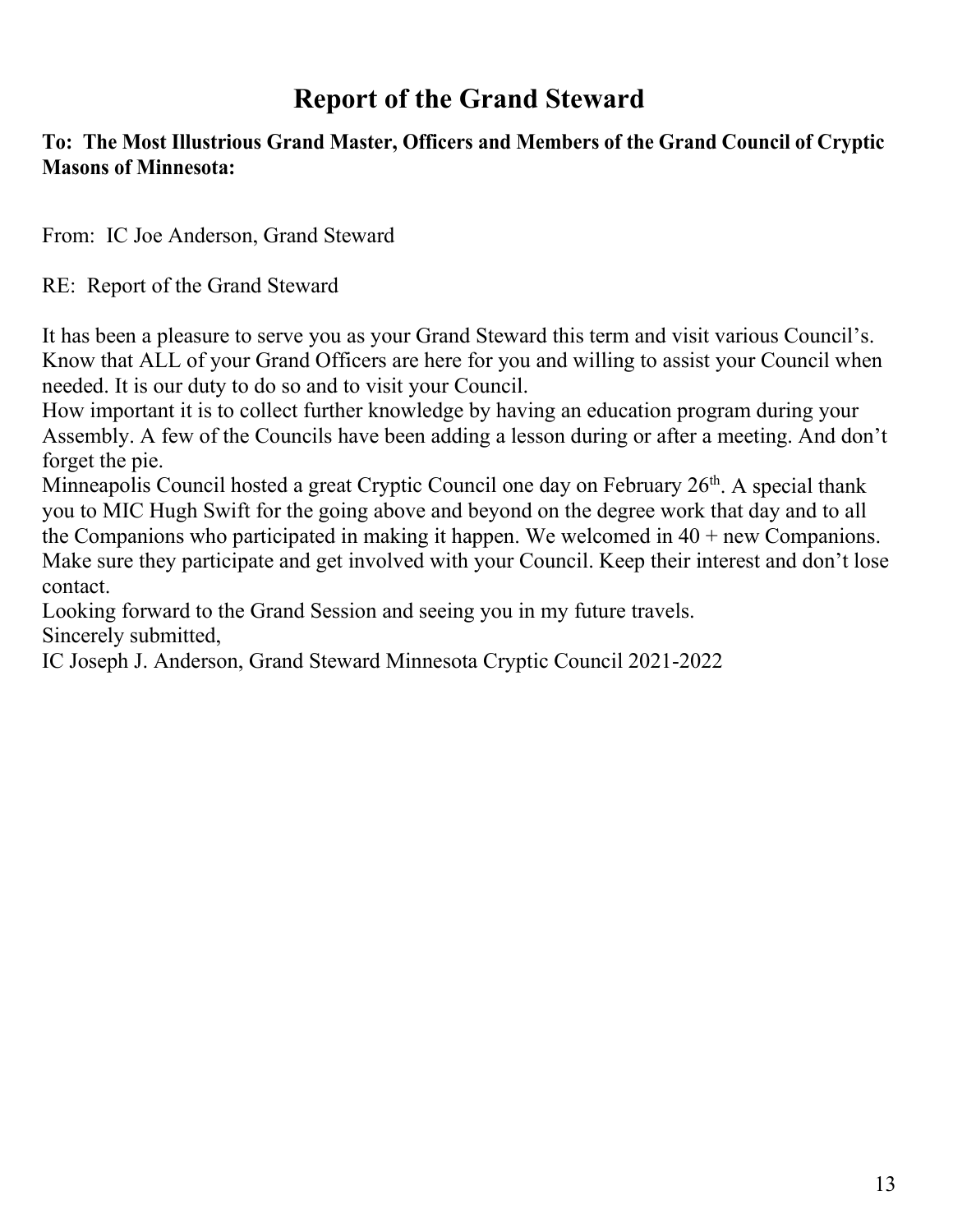# **Report of the Grand Sentinel**

#### **To: The Most Illustrious Grand Master, Officers and Members of the Grand Council of Cryptic Masons of Minnesota:**

Companions, I had the honor and pleasure of serving the Grand Council as Grand Sentinel this past year. I attended regular council meetings of both Zabud Council No. 10 and Minneapolis Council No. 2. This year I served as the District Rep for Minneapolis Council N0. 2 and was present for almost every meeting. In addition, here are a few notable meetings I was able to attend during my term.

Regular attendance at monthly Grand Council Officer meetings.

| November 24, 2021 | Elections and Stated meeting, Zabud Council No. 10                                                              |
|-------------------|-----------------------------------------------------------------------------------------------------------------|
| January 10, 2022  | Installation & Meeting, Minneapolis Council No. 2<br>a. I served as the Installing Officer for the Installation |
| January 27, 2022  | Installation & meeting, Zabud Council No. 10                                                                    |
| February 26, 2022 | One Day to Council<br>a. Had parts in Royal Master, Select Master and Super Excellent<br>Master degrees.        |

RESPECTFULLY SUBMITTED,

Trent B. Gilbertson Grand Sentinel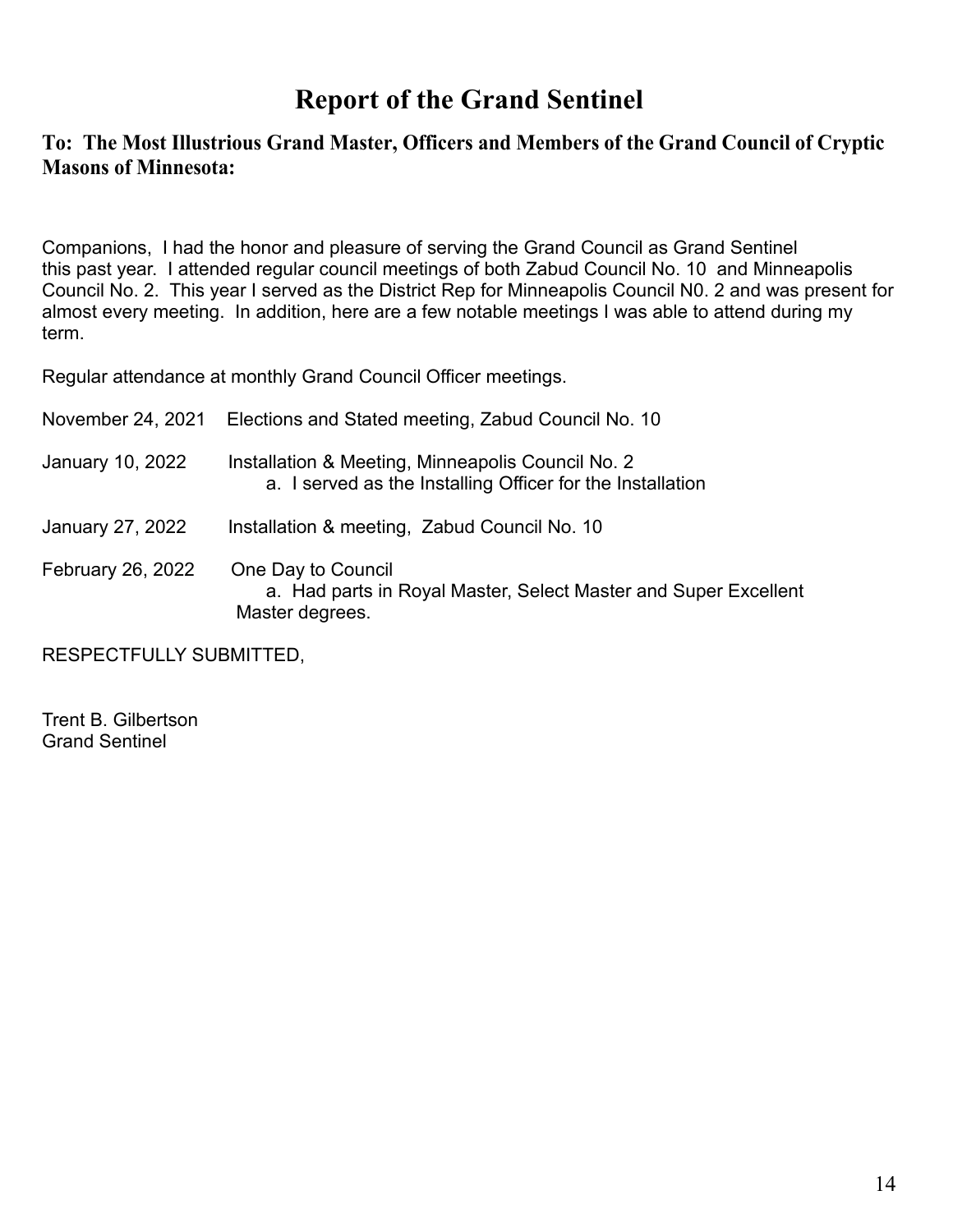# **Report of the Grand Arch Master**

# **Carl F. Lidstrom, MIPGM**

**To: The Most Illustrious Grand Master, Officers and Members of the Grand Council of Cryptic Masons of Minnesota:**

Since COVID has subsided the Councils in Minnesota have begun to resume their activities. A few have even performed the Royal and Select Master Degrees.

Minneapolis Council No. 2 hosted the One Day to Cryptic Masonry festival on February 26th where 36 new Companions were greeted and the Super Excellent Master Degree was performed.

There are plans underway to hold some Royal and Select Master Degrees in the fall as Councils have candidates who were unable to attend the festival in February.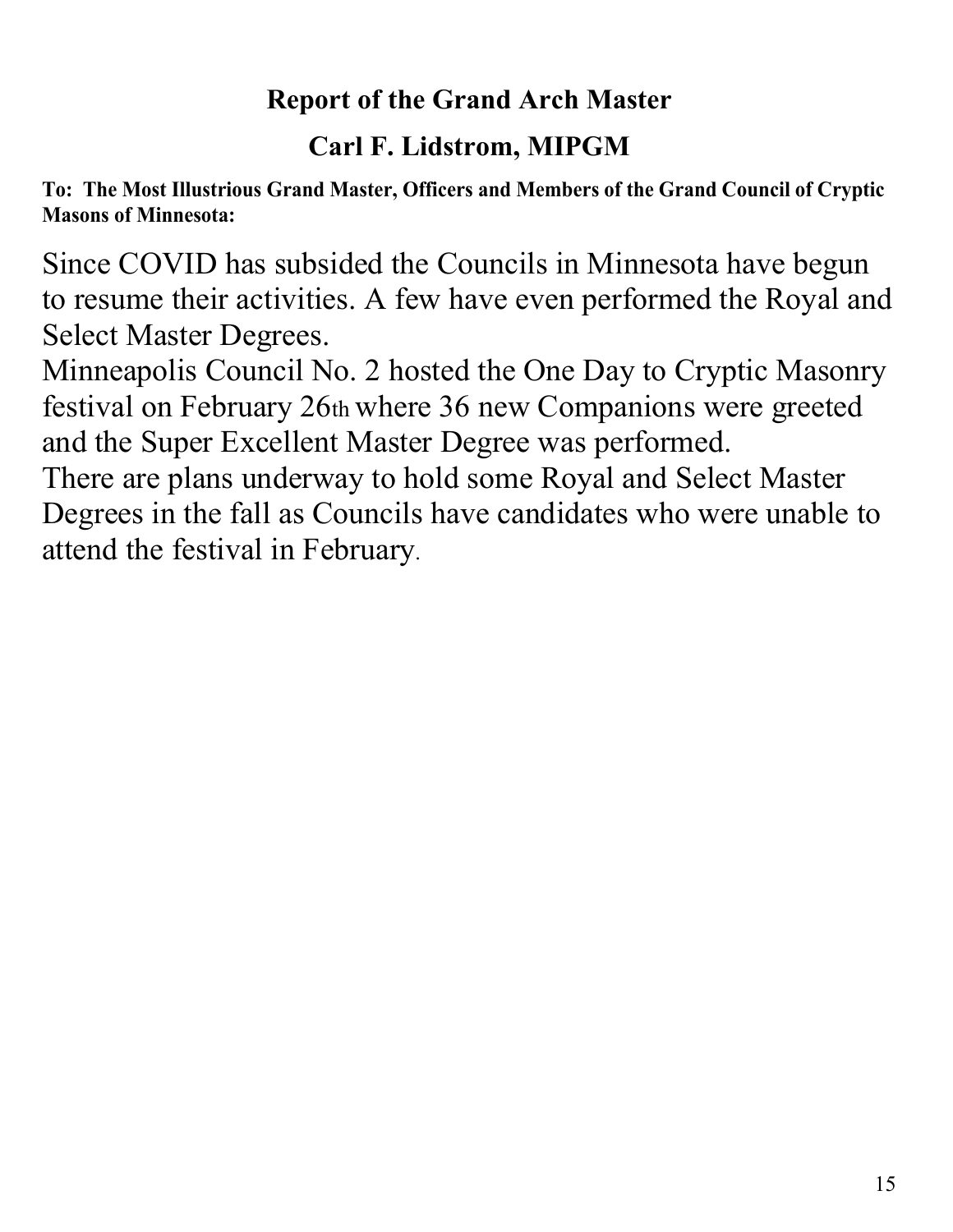#### The Grand Council of Cryptic Masons of Minnesota 2021 – 2022 Committees

Finance (3)

Deputy Master (Chair) Brian K. Dimatteo, Gary A. Odegard, MIPGM, R. Sean Gardiner Grand Treasurer/ Recorder (Ex-officio)

Audit Committee (3) non-Grand Line Companions (MIPGM s) Cliff Isley, MIPGM, James E. Turner, Jr., MIPGM, Charles Marston, MIPGM

Jurisprudence (3) / Appeals and Grievance (Chair MIPGM) Ron Miles, MIPGM, Charles Marston, MIPGM, Gary Odegard, MIPGM

Credentials (3) Grand Treasurer/ Recorder (Chair) – Marvin W. Schendel, MIPGM, Michael C. Powles, Alan Mackenzie

Grand Council Annual Assembly Committee (4) Grand Principal Conductor of the Work (Chair) R. Sean Gardiner, R. James Luchsinger, Gerald E. Zierdt, Alan Mackenzie

York Rite Cooperation Committee / Fraternal Promotion / Information and Education Deputy Master (Chair) Brian K. Dimatteo, Principal Conductor of the Work, R. Sean Gardiner Grand Captain of the Guard, R. James Luchsinger, II, Grand Sentinel, Trent B. Gilbertson

Souvenir Program Booklet Committee Grand Conductor of the Council (Chair) Gerald E. Zierdt, Alan Mackenzie, Joe Anderson

Grand Representatives Grand Marshal (Chair) Alan Mackenzie, Grand Conductor of the Council Gerald E. Zierdt, Grand Steward, Joseph J. Anderson, Grand Sentinel, Trent B. Gilbertson

Distinguished Guest Grand Marshal (Chair) Alan Mackenzie, Michael C. Powles

Awards Grand Captain of the Guard (Chair) R. James Luchsinger, II, Gerald E. Zierdt

Necrology Grand Chaplain (Chair) Jerry B. Oliver

CMMRF Grand Conductor of the Council (Chair), Gerald E. Zierdt, MIC James E. Turner

Unfinished Business Grand Principal Conductor of the Work (Chair) R. Sean Gardiner, R. James Luchsinger, II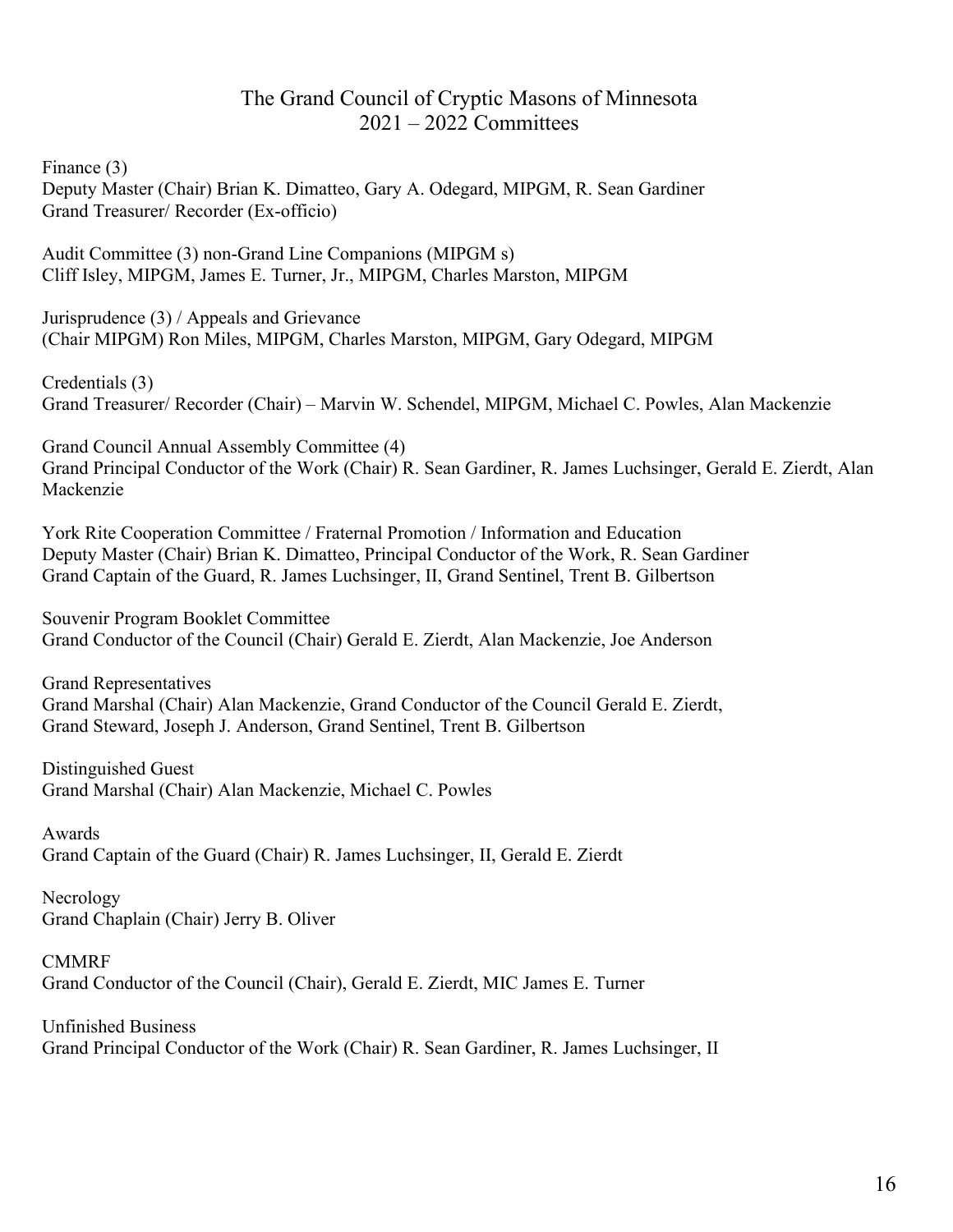# **Awards Committee Report**

#### **To the Most Illustrious Grand Master, Grand Officers, Companions of the Grand Council of Cryptic Masons of Minnesota:**

#### **The recipient of the Cryptic Mason of the Year Award for 2022 is**:

Peter S. Laudert  $2326 - 31$ <sup>st</sup> Ave S Minneapolis, MN 55406

#### **The recipient of the Adult Leadership Award is**:

Aaron Brendel 5911 –  $157^{\text{th}}$  Lane NW Ramsey, MN 55303

#### **The recipient of the MN Youth Award**

Jerry B. Oliver  $1640 - 590$ <sup>th</sup> Street Rush City, MN 55069

#### **Ish-Sodi**

#### **2020**

David Kampf – Minneapolis Council Trent Gilbertson – Zabud Council Clinton J. Christensen – Northfield Council **2021** Brian E. McVean – Duluth Council Charles Lindstrom – Alpha Council John Fair – Austin Council **2022** Scott F. Wood – Minneapolis Anthony J. Heimer – Zabud

#### **Awards Committee:**

R. James Luchsinger, II Gerald E. Zierdt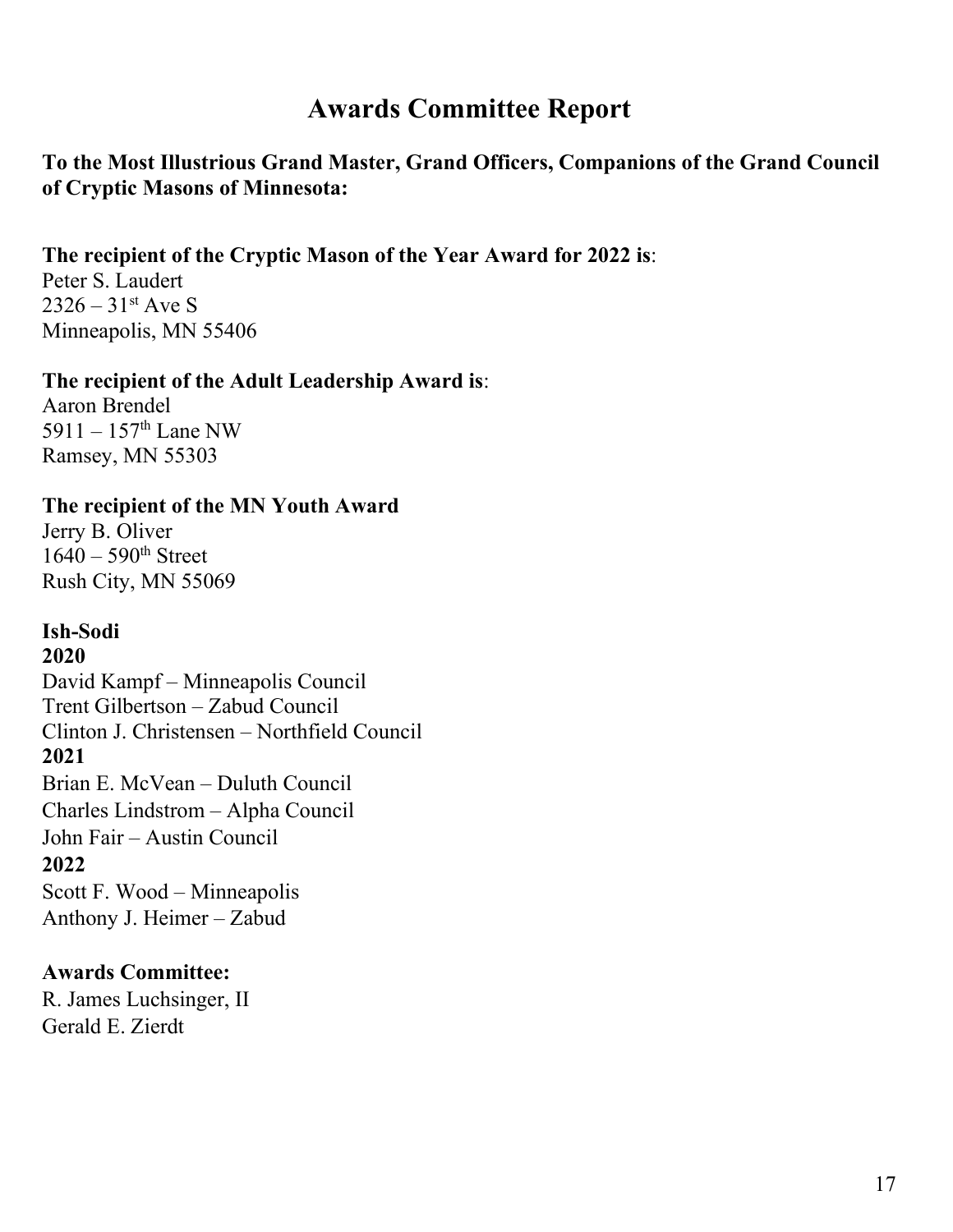# **Report of the Trustees**

#### **Report of the Trustees, 2021 – 2022**

To: The Most Illustrious Grand Master, Officers and Members of the Grand Council of Cryptic Masons of Minnesota.

It has been with great pleasure to serve our officers and members of the Grand Council of Cryptic Masons of Minnesota as your Trustees. 2020 – 2021 completes a 9-year service to the Grand Council of Cryptic Masons of Minnesota. We sincerely hope that your Grand Council Officers and membership of the respective Councils of Cryptic Masons in Minnesota have found value in the work that your Trustees have done for you since we began in 2012.

The Trustees communicated throughout the year serving the needs of Grand Officers, attending Grand Officers' meetings, Cryptic Rite Medical Research Fund, our Councils of Cryptic Masons in Minnesota, Grand Council of Cryptic Masons finances and investments. There were various topics of advisory were discussed.

On the investment side of your Grand Council:

January 1, 2020 Investment Fund Value: \$74,400.00 includes Life Membership Fund June 30, 2020 Investment Fund Value: \$64.866.13 includes Life Membership Fund December 31, 2020 Investment Fund Value: \$65,501.24 includes Life Membership Fund April 30, 2021 Investment Fund Value: \$67.132.54 includes Life Membership Fund January 1, 2020 Life Membership Fund Value: \$60.189.60 June 30, 2020 Life Membership Fund Value: \$53,897.27 December 31, 2020 Life Membership Fund Value: \$54,424.98 April 30, 2021 Life Membership Fund Value: \$58,526.19

One Life Membership added in 2020 and another Companion completed his Life Membership installment in 2020. Interesting to point out in 2014 our Life Membership portion of our Grand Council Investment Fund total was 74.5%. In 2020, our Life Membership portion of our Grand Council Investment total was 83.09%. So far, in 2021, our Life Membership portion grew to 85.2% with one new Life Membership in March 2021.

Our rate of return for our investments in 2020 is 2.51% resulting in \$1,363.47 allocation for our subordinate Councils for their Life Membership per capita. Our Life Membership allocation for the past six years totaled \$15,618.81, per year average of \$2,603.14.

Every month for the past 9 years your Grand Illustrious Master, Grand Recorder, and Trustees receive an investment report compared to the previous month. This report shows total investment, investment instruments, amount in each instrument, percent of total instrument, rate of return on each instrument, and the same for your Life Membership. The one item I stressed 9 years ago was open communication with our investments. The financial stability and accountability are important to all organizations including your Grand Council of Cryptic Masons of Minnesota.

Respectfully submitted,

Ronald A. Miles, PMIGM

Gary Odegard, PMIGM

Charles R. Marston, PMIGM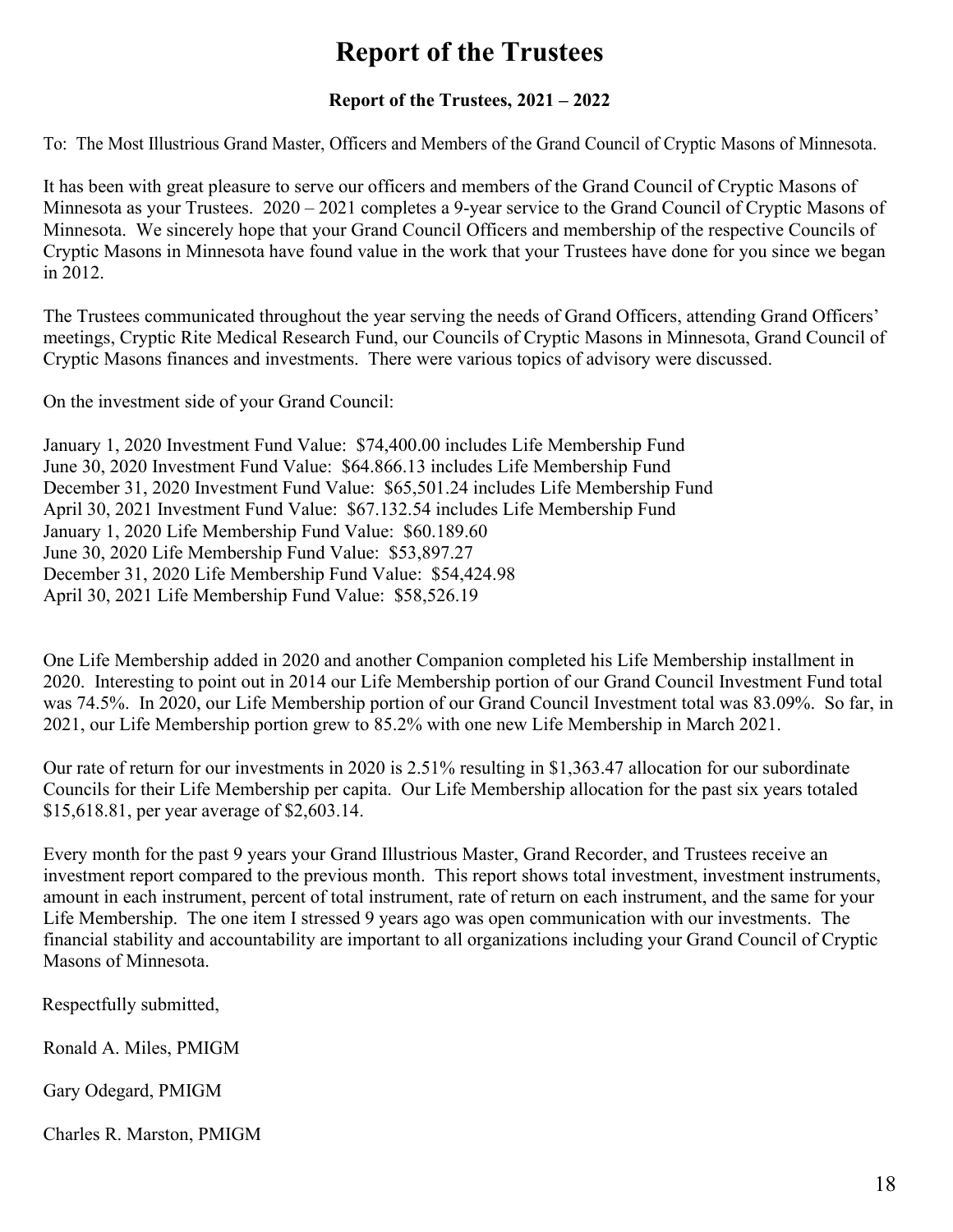# **Jurisprudence Committee Report**

## **To: The Most Illustrious Grand Master, Officers and Members of the Grand Council of Cryptic Masons of Minnesota:**

### **Jurisprudence Committee Report, 2021 – 2022**

To: The Most Illustrious Grand Master, Officers and Members of the Grand Council of Cryptic Masons of Minnesota.

It has been with great pleasure to serve our officers and members of the Grand Council of Cryptic Masons of Minnesota in our role as members of the Jurisprudence Committee.

Your Jurisprudence Committee did not receive any Resolutions this past year for review,

Regarding Resolutions, your Jurisprudence committee only reviews to ensure that the resolution submitted is in proper format. We are not concerned with the topic or subject matter of the Resolution itself. Resolutions are one of the reasons your Grand Council of Cryptic Masons of Minnesota holds its annual meeting.

Jurisprudence Committee has had no further business presented.

Respectfully submitted,

Ronald A. Miles, PMIGM

Charles Marston, PMIGM

Gary A. Odegard, PMIGM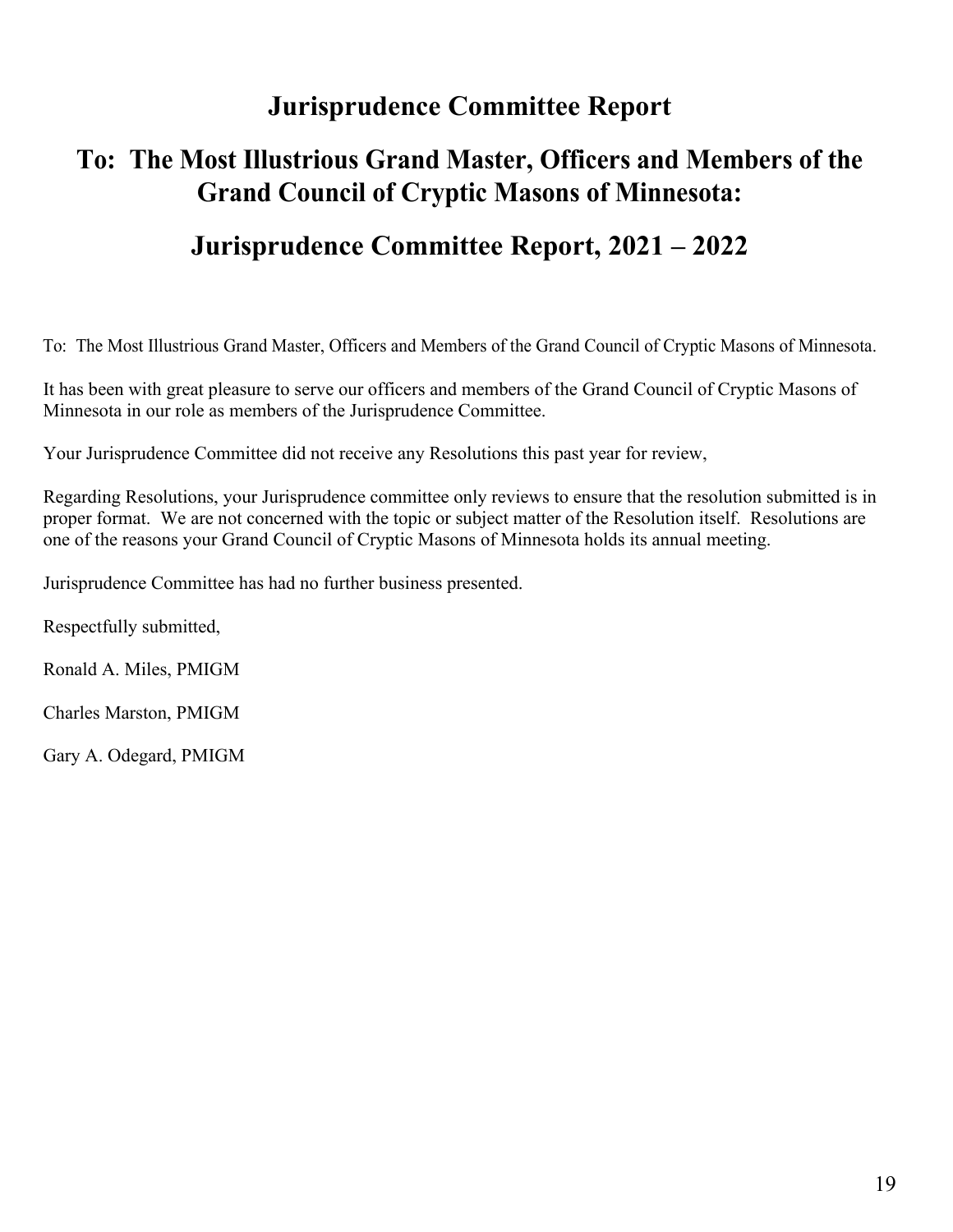# **CMMRF Report**

# **To: The Most Illustrious Grand Master, Officers and Members of the Grand Council of Cryptic Masons of Minnesota.**

Most Illustrious Grand Master, Officers and Companions of the Council of Cryptic Masons of Minnesota, as we all know, the Cryptic Masons Medical Research Foundation (CMMRF) continues with its state-of-the-art research involving numerous vascular diseases. Included in this research are Abdominal Aortic Aneurysms, Arthritis, Cancer, COPD, Heart Disease, Juvenile Diabetes, Peripheral Artery Disease (PAD) and Stroke. It would be extremely rare to find a family in this country that has not been affected by one or more of these serious issues. Without our contributions this research would not be possible or at least severely restricted.

In 2021, Minnesota Councils and individual Companions surpassed the record reached in 2020 by contributing \$12,453.59 putting us in the eighth position nationally. Individual pins were awarded to Minnesota companions, including one with 7 diamonds, one with 4 diamonds and three with 3 diamonds. One Minnesota Council achieved 100% in contributions. In all, CMMRF was able to contribute \$391,521.09 to the Indiana School of Medicine for 2021. Thank you to all of our companions for their contributions and their continued support of this most worthwhile endeavor.

Respectfully Submitted, Jerry Zierdt Grand Conductor of the Council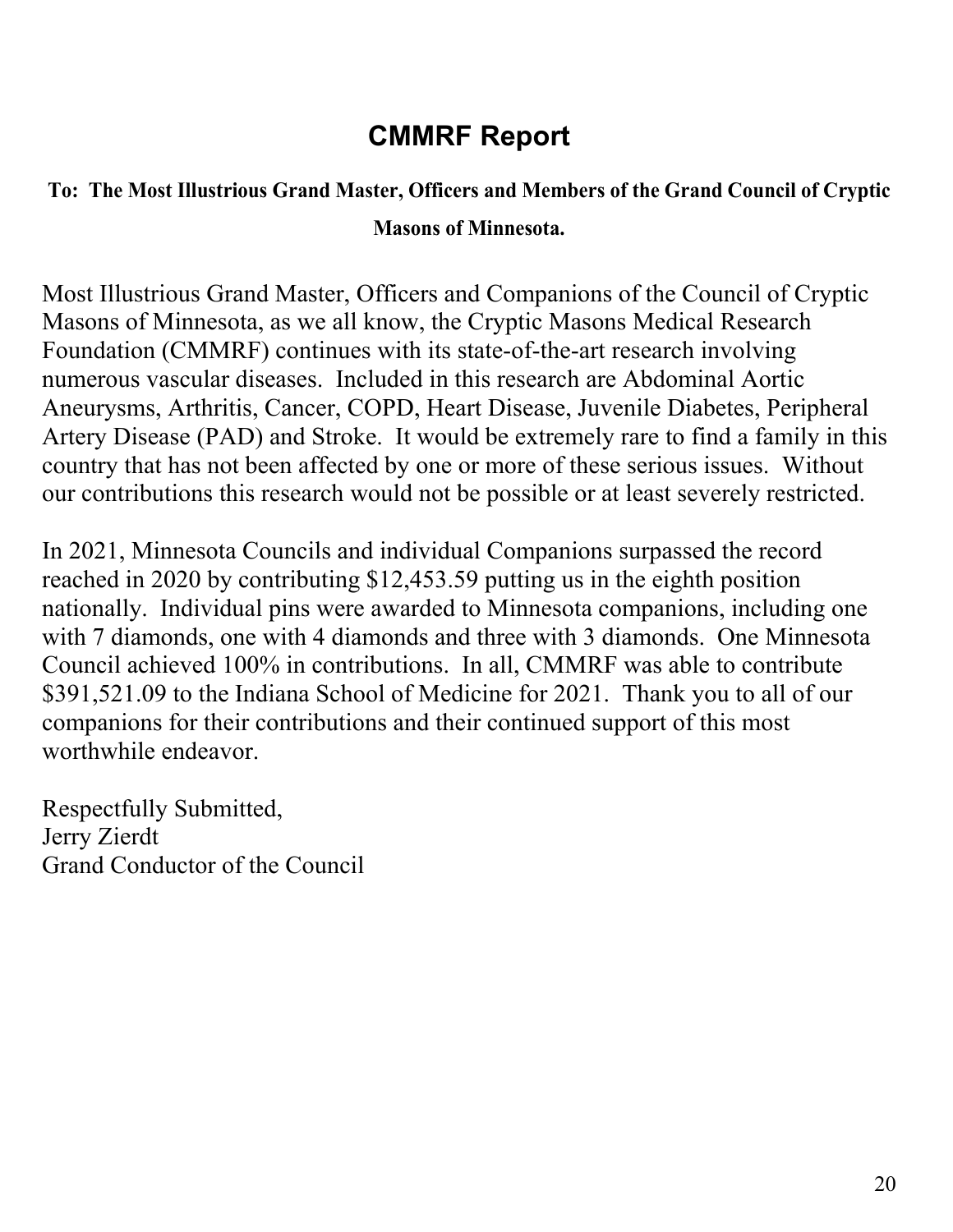# **York Rite Cooperation Committee Report**

# **To: The Most Illustrious Grand Master, Officers and Members of the Grand Council of Cryptic Masons of Minnesota.**

My companions, what is the York Rite? Is it a group of individual bodies, operating in isolation, or is it a unified body that furthers the learnings we begin in our first York Rite body, our Blue Lodge? I like to think that it is the later, and not the former, but we have a problem with that thought. In truth, too often we act as a loose confederation rather than a unified Rite.

This year, we have a resolution in Grand Commandery to remove the requirement of Cryptic Council as a preview for membership. This is something that will damage our Rite. Twelve or 13 years ago, we added this requirement to show UNITY among the York Rite. Some will say that it was to bolster the numbers of Companions of the Council, and I am sure that it is partially correct, but if you talk to the makers of that Resolution, it was about Unity.

My Companions, we hear it in our Royal Arch degrees and our openings every time we meet. The three Grand Masters of our Craft who were present in Craft Freemasonry, Royal Arch and Cryptic Masonry all said the same thing. "As we three did agree, in peace love and unity… " These are words that we need to remember as we toil in the secret vault. These words are what should drive us, activate us and make us think.

In the coming year, it will be one of my main drivers to work with the Grand High Priest and Grand Commander, should you honor me to elect me your Grand Master, to build this unity that we need in our Rite. I am often reminded of the words of our Brother Ben Franklin "We must all hang together, for if we do not, then surely we shall all hang separately"

Respectfully Submitted Brian K. Dimatteo Illustrious Deputy Grand Master, Grand Council of Royal and Select Masters of Minnesota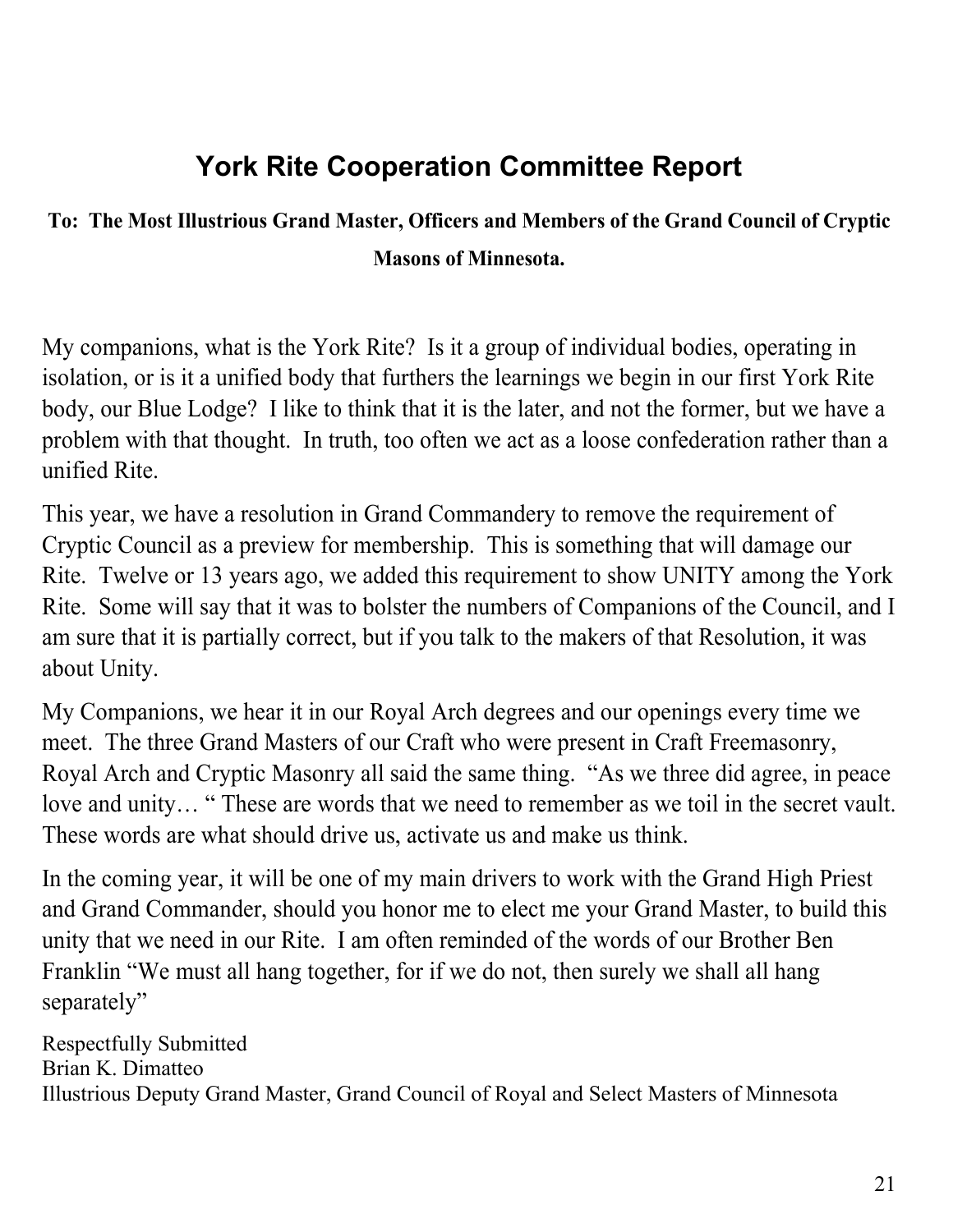**To: The Most Illustrious Grand Master, Officers and Members of the Grand Council of Cryptic Masons of Minnesota:**

20 May 2022

Marvin Schendel, PMIGM Grand Council Cryptic Masons of MN Grand Recorder/Treasurer

RE: Grand Chapter / Grand Council Office Rent Sharing

In the past, the following procedure has been used:

Monthly rent is \$211.50 or \$2538.00 per year.

Based upon the last reported memberships to the General Grands, the Grand Council had 596 Companions and the Grand Chapter had 1380 Companions for a total of 1976 Companions.

If we divide \$2538.00 by 1976 we get \$1.2844 per Companion.

Therefore, rent would be allocated as follows: Grand Council - \$765.51 Grand Chapter - \$1772.49

Please let me know if this meets with your approval.

Fraternally,

Gary Odegard, PGHP Grand Chapter of MN Grand Secretary/Treasurer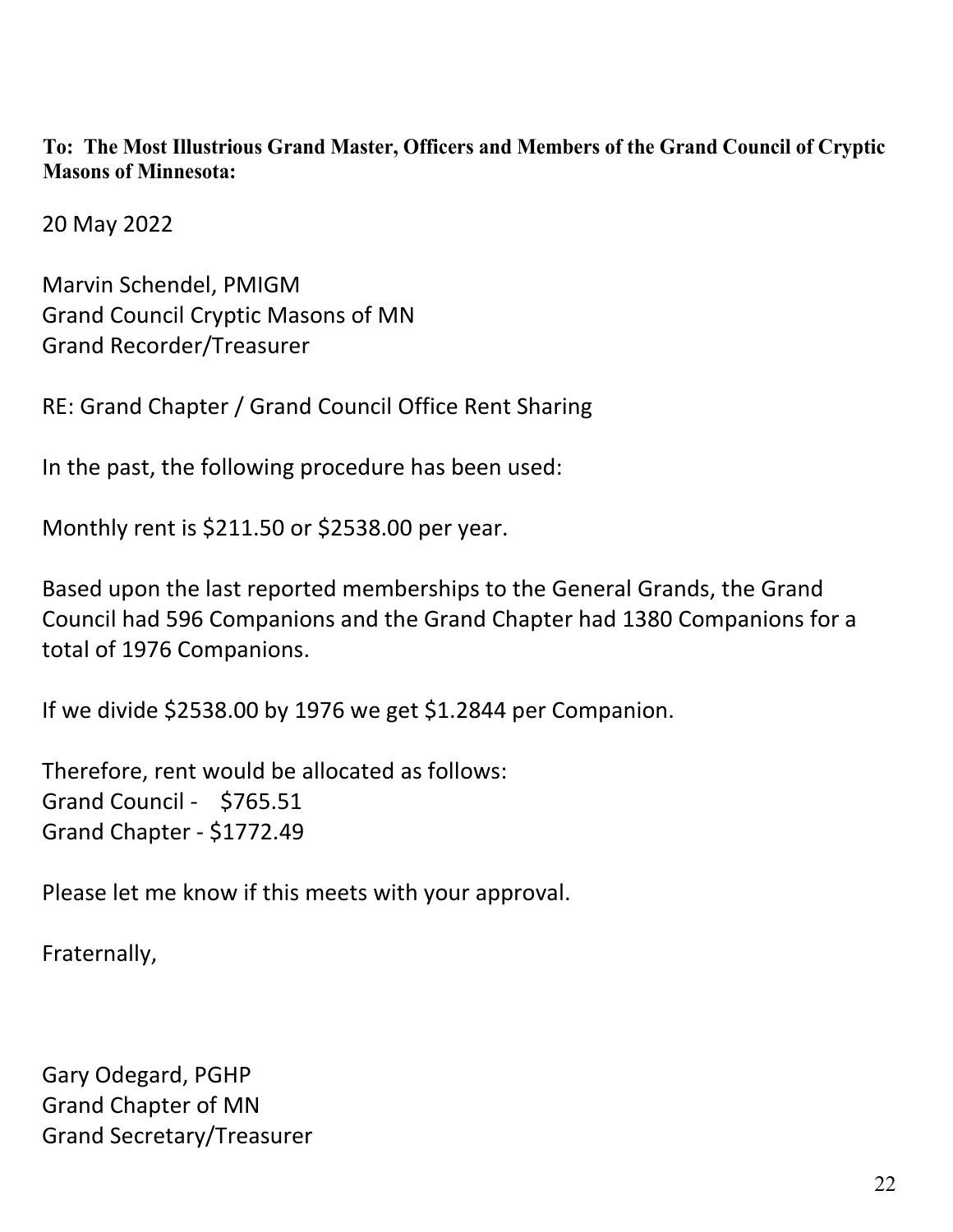#### **MINNESOTA GRAND YORK RITE REPRESENTATIVES**

#### **Minnesota Grand York Rite Representatives All Bodies** revised 5/25/2019

| <b>Jurisdiction</b>  | <b>Grand Chapter</b>  | <b>Grand Council</b>        | <b>Grand Commandery</b> | Dep. Rep              |
|----------------------|-----------------------|-----------------------------|-------------------------|-----------------------|
|                      | Barnes A. Sharitt,    | Barnes A. Sharitt,          |                         |                       |
| Alabama              | Jr.                   | Jr.                         | Barnes A. Sharitt, Jr.  | Todd Jovonovich       |
| Alaska               |                       |                             |                         |                       |
| Arkansas             |                       |                             |                         |                       |
| California           | <b>Brian Dimatteo</b> | <b>Brian Dimatteo</b>       | <b>Brian Dimatteo</b>   |                       |
| Colorado             | Jerry Korstad         | Jerry Korstad               | Jerry Korstad           |                       |
| Connecticut          | <b>Greg Schultz</b>   | <b>Greg Schultz</b>         | <b>Greg Schultz</b>     |                       |
| Delaware             |                       |                             |                         |                       |
| District of Columbia | Ronald A. Miles       | Ronald A. Miles             | Ronald A. Miles         |                       |
| Florida              | Sean Novack           | Sean Novack                 | Sean Novack             |                       |
| Georgia              |                       |                             |                         |                       |
|                      |                       | Joseph J.                   |                         |                       |
| Hawaii               | Joseph J. Anderson    | Anderson                    | Joseph J. Anderson      |                       |
| Idaho                |                       | Douglas Bogie               |                         |                       |
| Illinois             | Carl F. Lidstrom      | Carl F. Lidstrom<br>Mark A. | Carl F. Lidstrom        |                       |
| Indiana              | Mark A. Anderson      | Anderson                    | Mark A. Anderson        |                       |
| lowa                 | Vernon Schwalbe       | Vernon Schwalbe             | Vernon Schwalbe         |                       |
| Kansas               | Dave McCormick        | Dave McCormick              | Dave McCormick          |                       |
| Kentucky             |                       |                             |                         |                       |
| Louisiana            | Monte Miller          | Monte Miller                |                         |                       |
| Maine                |                       |                             |                         |                       |
| Maryland             | Alan G. Adams         | Alan G. Adams               | Alan G. Adams           |                       |
| Massachusetts        |                       |                             |                         |                       |
| Michigan             | James Fischer         | James Fischer               | James Fischer           | Robert A. Beales      |
| Mississippi          | James Turner, Jr.     | James Turner, Jr.           | James Turner, Jr.       | William T. Hubbard    |
| Missouri             | Joseph J. Anderson    | Joseph J.<br>Anderson       | Joseph J. Anderson      |                       |
| Montana              |                       |                             |                         |                       |
|                      | Marvin W.             | Marvin W.                   |                         |                       |
| Nebraska             | Schendel              | Schendel                    | Marvin W. Schendel      |                       |
| Nevada               | <b>Frank Namestek</b> | <b>Frank Namestek</b>       | <b>Frank Namestek</b>   | <b>Brian Dimatteo</b> |
| New Hampshire        | Dan Sherry            | Dan Sherry                  | Dan Sherry              |                       |
| New Jersey           | Anton Mogenson        | Anton Mogenson              | Anton Mogenson          |                       |
| <b>New Mexico</b>    |                       |                             |                         |                       |
|                      | <b>Maynard</b>        | Gerald J.                   |                         |                       |
| New York             | <b>Townswick</b>      | Schlaeppi                   |                         |                       |
| North Carolina       | Doug Beach            | Doug Beach                  | Doug Beach              |                       |
| North Dakota         | Stanley D. Morrill    | Stanley D. Morrill          | Stanley D. Morrill      |                       |
| Ohio                 |                       |                             |                         |                       |
| Oklahoma             | Harlan Heidecker      | Harlan Heidecker            | Harlan Heidecker        |                       |
| Oregon               |                       |                             |                         |                       |
|                      | Ronald A. Miles       | Ronald A. Miles             | Ronald A. Miles         |                       |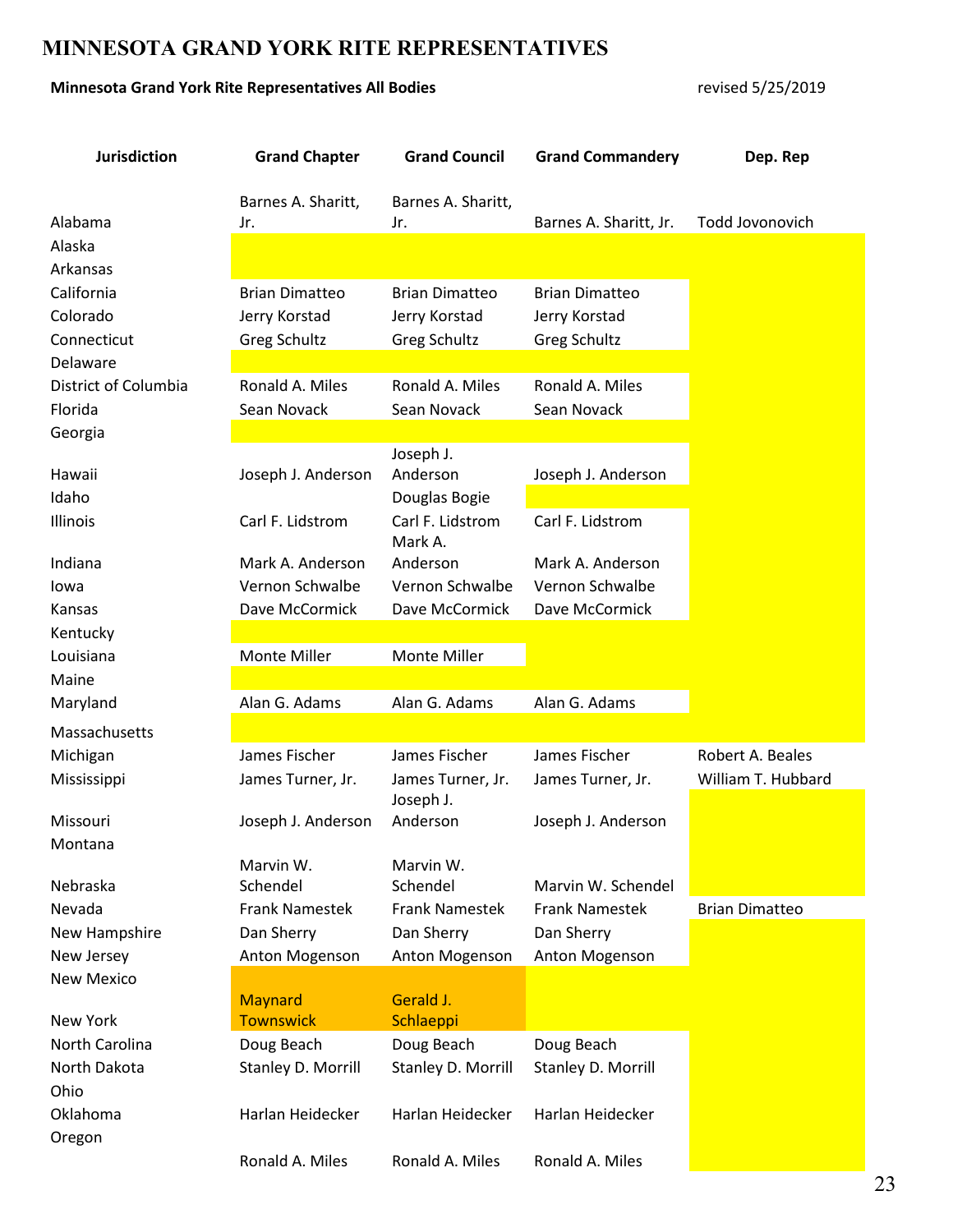| Pennsylvania          |                               |                    |                        |                  |
|-----------------------|-------------------------------|--------------------|------------------------|------------------|
| Rhode Island          |                               |                    |                        |                  |
|                       | Barnes A. Sharitt,            | Barnes A. Sharitt, |                        |                  |
| South Carolina        | Jr.                           | Jr.                | Barnes A. Sharitt, Jr. |                  |
| South Dakota          | Gary A. Odegard               | Gary A. Odegard    | Gary A. Odegard        |                  |
| Tennessee             | Carl F. Lidstrom              | Carl F. Lidstrom   | Carl F. Lidstrom       | Norman Kohlmeyer |
| Texas                 |                               |                    |                        |                  |
| Utah                  | Ed Morse                      | <b>Ed Morse</b>    | <b>Ed Morse</b>        |                  |
| Vermont               |                               |                    |                        |                  |
| Virginia              |                               |                    |                        |                  |
| Washington            |                               |                    |                        |                  |
|                       |                               | Kenneth W.         |                        |                  |
| West Virginia         | Kenneth W. Carroll            | Carroll            | Kenneth W. Carroll     |                  |
| Wisconsin             | Gary H. Johnson               | Gary H. Johnson    | Gary H. Johnson        |                  |
| Wyoming               | Ronald A. Miles               | Ronald A. Miles    | Ronald A. Miles        |                  |
|                       |                               |                    |                        |                  |
|                       | <b>Canadian Jurisdictions</b> |                    |                        |                  |
|                       |                               |                    |                        |                  |
| Eastern Canada        | X                             |                    |                        |                  |
| Ontario               | X                             | Raul Lee           |                        |                  |
| Western               | $\pmb{\mathsf{X}}$            |                    |                        |                  |
|                       |                               |                    |                        |                  |
| Alberta               | John B. Studell               | X                  |                        |                  |
| Br Columbia/Yukon     |                               | $\mathsf{X}$       |                        |                  |
| Manitoba              | W. David Emery                | W. David Emery     |                        |                  |
| <b>New Brunswick</b>  | Roger D. Salonen              | X                  |                        |                  |
| Newfoundland/Labrador | James E. Turner, Jr.          | X                  |                        |                  |
| Nova Scotia           | Jens C. Mikkelsen             | X                  |                        |                  |

Ontario X Quebec David S. Bouschor X Saskatchewan X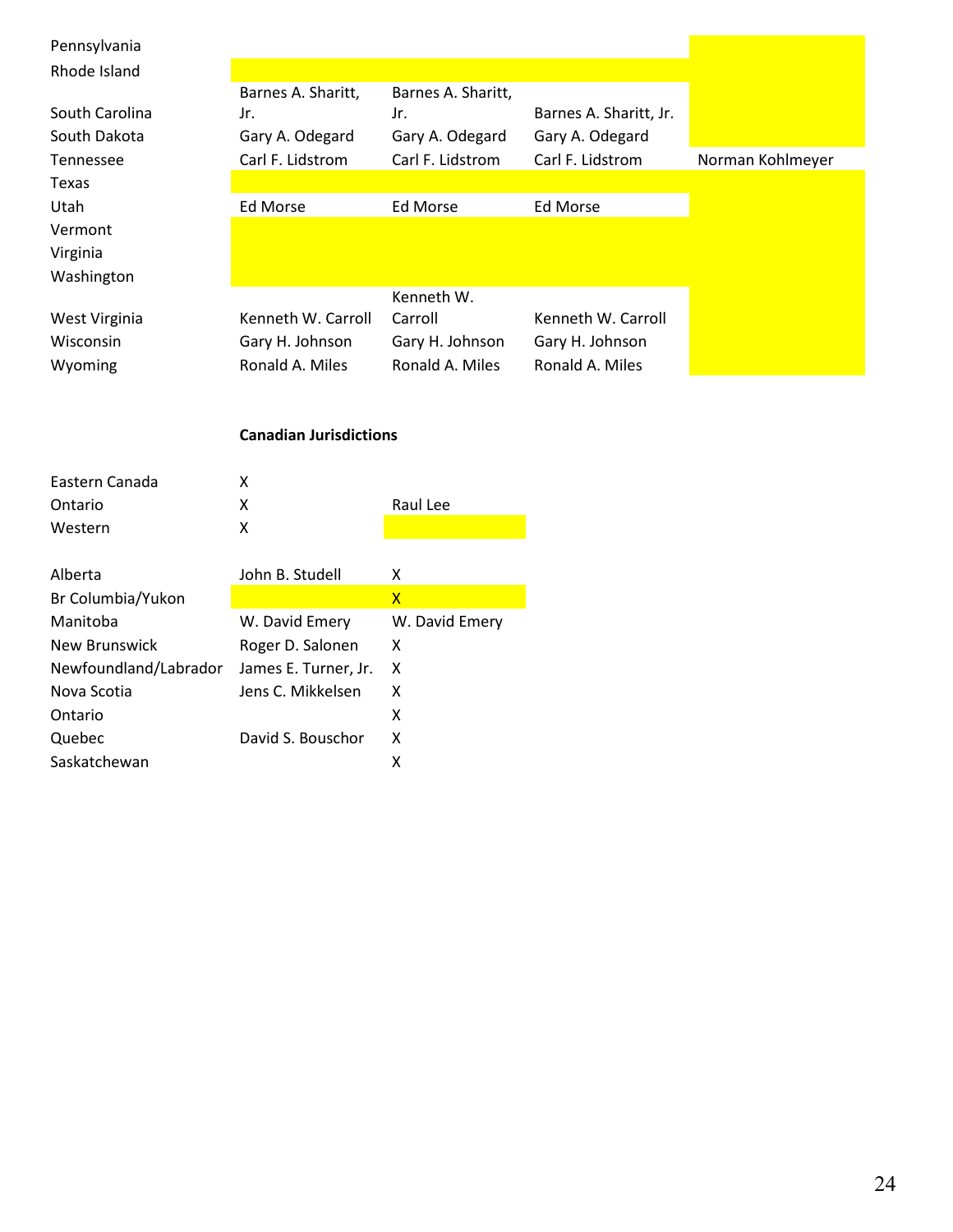#### **Other Jurisdictions**

| Argentina                | Michael Vukson         | x                  |
|--------------------------|------------------------|--------------------|
| Austria                  |                        | x                  |
| Belgium                  |                        | x                  |
| <b>Brazil</b>            |                        | x                  |
| <b>Central America</b>   | x                      |                    |
| <b>England and Wales</b> | Tom Hendrickson        |                    |
| Finland                  |                        | x                  |
| France                   |                        | Χ                  |
| Germany                  |                        | X                  |
|                          | Anthony W.             | Anthony W.         |
| Greece                   | Lecakis                | Lecakis            |
| India                    | Sean Gardiner          | Sean Gardiner      |
| Ireland                  | <b>Michael Denke</b>   | x                  |
| Italy                    |                        | Donald Holberg     |
| Mexico                   | Sean Gardiner          | Sean Gardiner      |
| Monaco                   |                        | X                  |
| <b>Netherlands</b>       | <b>Todd Jovonovich</b> | x                  |
| <b>New South Wales</b>   | John M. Winslow        | Χ                  |
|                          |                        |                    |
| New Zealand              |                        | x                  |
| Panama                   |                        |                    |
| Peru                     | X                      |                    |
| Philippines              | John W. Worlein        | Ronald A. Miles    |
| Portugal                 |                        |                    |
| Puerto Rico              | Χ                      | X                  |
| Queensland               | Raymond Hayward        | x                  |
|                          |                        | Barnes A. Sharitt, |
| Romania                  |                        | Jr.                |
| Scotland                 | Alan Mackenzie         | Alan Mackenzie     |
| Spain                    | George A. James        | x                  |
| South Australia          |                        | x                  |
| Switzerland              |                        | х                  |
| Taiwan                   | X                      |                    |
| Togo                     |                        | Χ                  |
| Venezuela                | Ray G. Christensen     | X                  |
| Victoria                 |                        | Χ                  |
| Virgin Islands           | Χ                      |                    |

Alan Mackenzie Jim Luchsinger, MIC Greg Schultz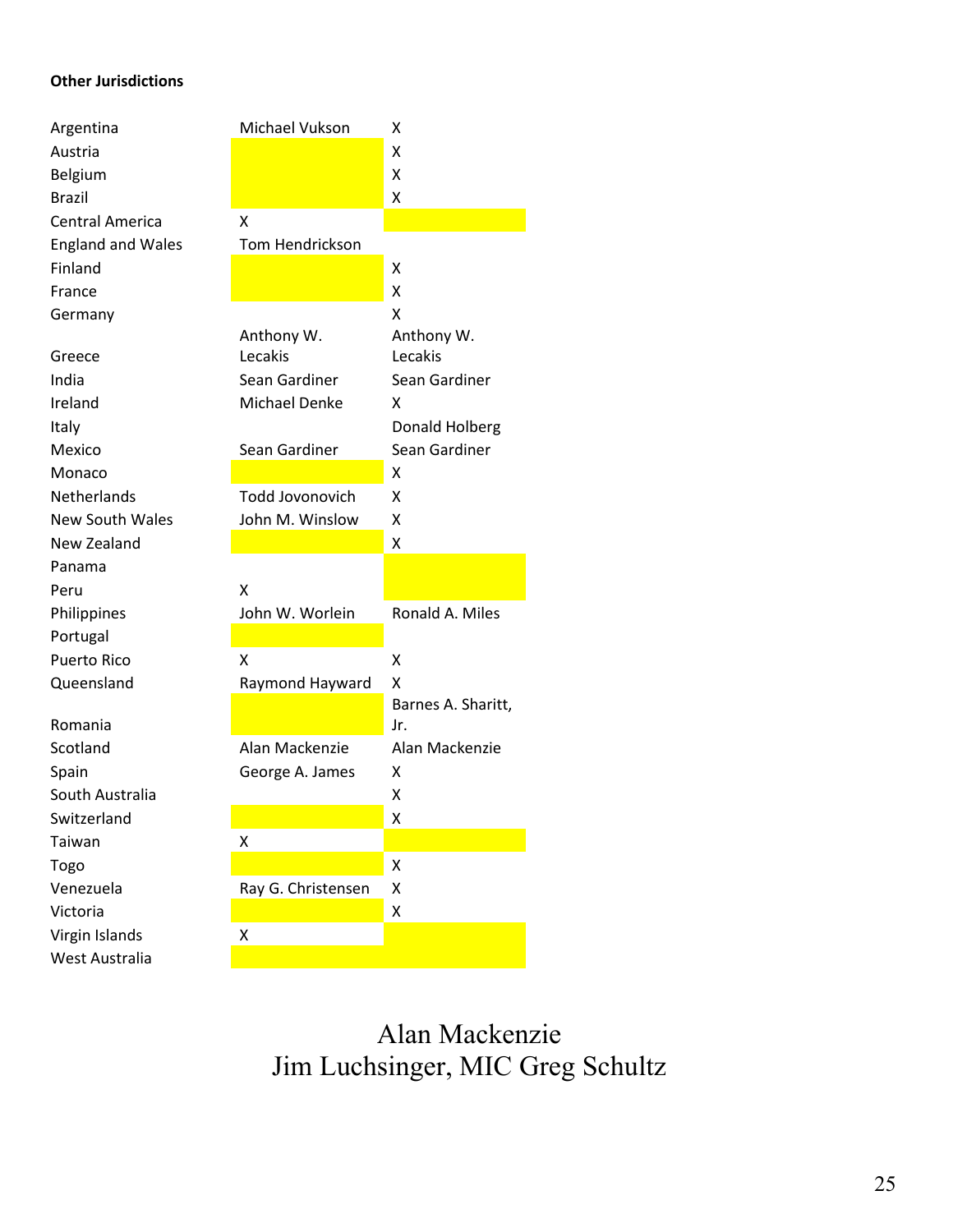# **Finance Committee Report**

### **To: The Most Illustrious Grand Master, the Grand Officers and the members of the Grand Council of Cryptic Masons of Minnesota.**

Companions all  $-$  it is necessary that I come clean in this report. Normally in these reports a Grand Officer will set forth what the work of the Committee accomplished in the Council year. They will set forth the accomplishments and the things that they and the committee have not accomplished in the year. Unfortunately, like all things, you have to pay the piper.

The Primary function of the Finance Committee is to budget and approve the expenditures of the Grand Council, review resolutions for financial impact as they are presented, and to provide copies of the books to the Board of Trustees prior to the stated assembly. In this last duty, I , not the committee have been deficient. I would say that I was not aware of this requirement and thought that the Grand Treasurer "Just did it". Sadly, I was deficient in this action, and have not done so.

As in all things, we just assume that things will get done, and that we will have things in order. In this case, my not knowing what was required, and my not following up this task was not accomplished. The Finance Committee lagged with my lapse in leadership and for that I am extremely apologetic. From this I have leaned what is necessary and will work with the incoming finance committee to ensure that the Finance committee functions meet the requirements.

My Companions, there is no excuse for missing a critical duty such as this committee. Our Investments have been well taken care of, and our Grand Treasure has stewarded our funds well. We have discussed all finances at every single meeting of the Grand Council. While a part of our duty, it is not the totality.

With regards to the Budget, the budget for the coming year is attached to the preprints as well.

Respectfully Submitted Brian K. Dimatteo Illustrious Deputy Grand Master, Grand Council of Royal and Select Masters of Minnesota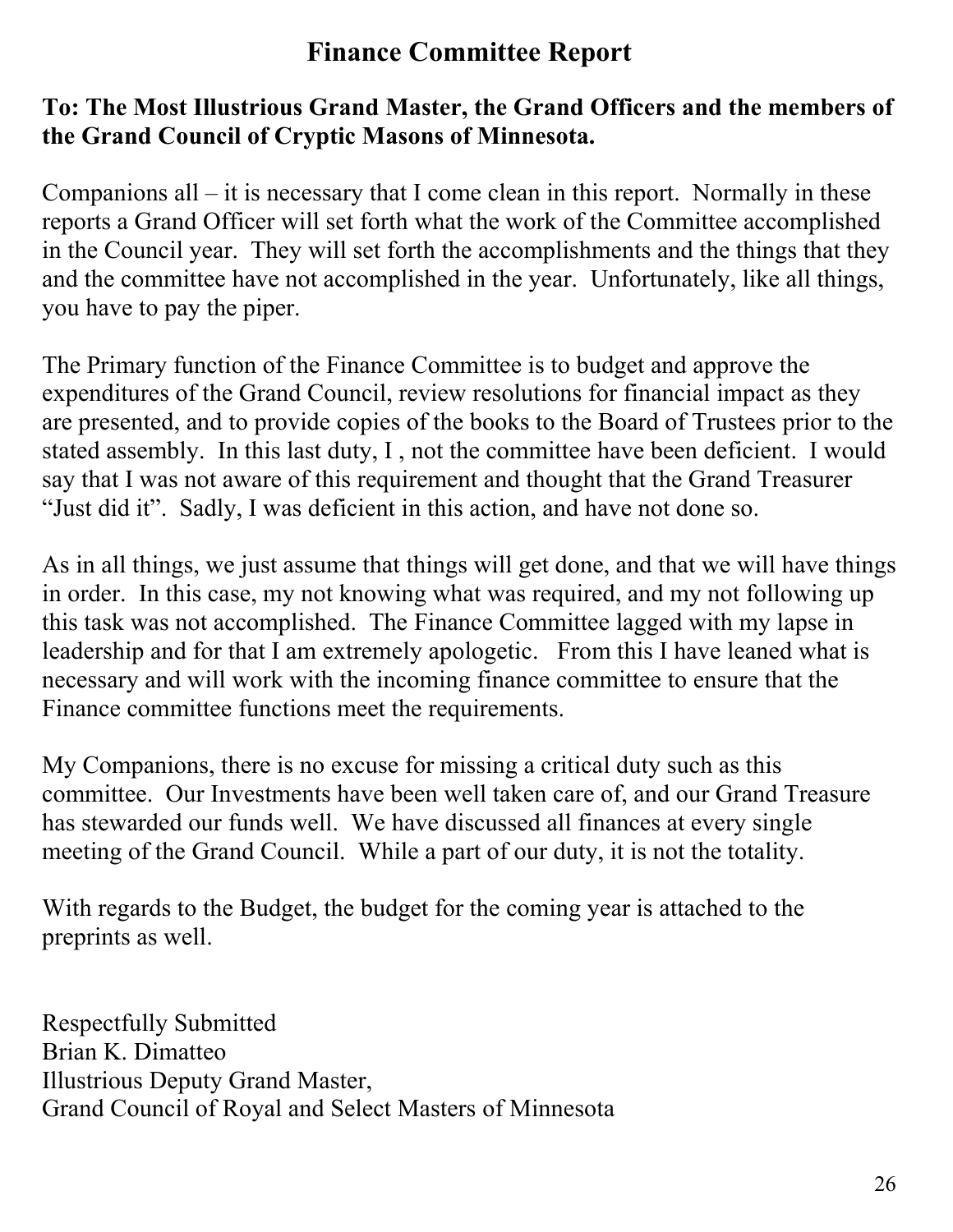# **Audit Committee Report**

**To: The Most Illustrious Grand Master, the Grand Officers and the members of the Grand Council of Cryptic Masons of Minnesota.**

The audit committee reviewed the leger accounts of the Grand Council of Cryptic Masons of Minnesota and found all is in order.

Respectfully and Fraternally submitted,

James E Turner, Jr, MIPGM

Charles R Marston, MIPGM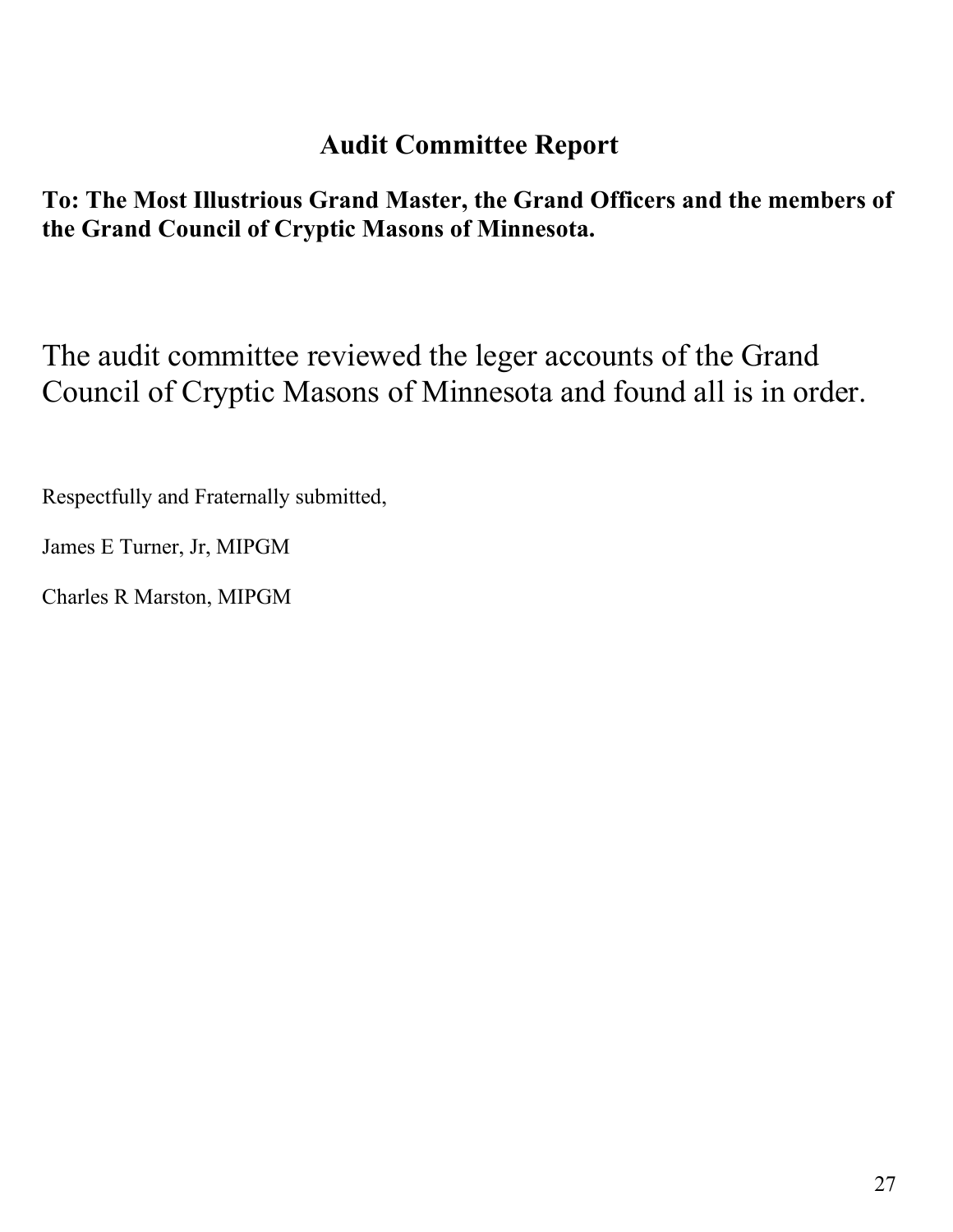# **2021 – 2022 Budget**

| <b>INCOME</b>                                           |                                    | <b>Budget</b>                  | <b>Actual</b>                  |          | <b>Difference</b> |
|---------------------------------------------------------|------------------------------------|--------------------------------|--------------------------------|----------|-------------------|
| Per Capita                                              |                                    |                                |                                |          |                   |
| \$15.00/Per Member + Gen Gr @\$2.50 = \$17.50           | 426 \$                             | 7,455.00                       | \$<br>6,883.00                 | \$       | (572.00)          |
| Life Member Per Capita                                  | 175                                | \$<br>3,062.50                 | \$<br>1,680.00                 | \$       | (1,382.50)        |
| Greetings Fees at \$15.00 each                          | $45 \,$ \$                         | 675.00                         |                                | \$       | (675.00)          |
| Miscellaneous Income                                    |                                    | 950.00<br>S                    | \$<br>451.00                   | \$       | (499.00)          |
|                                                         | <b>SUB TOTAL</b>                   | \$12,142.50                    | \$<br>9,014.00                 | \$       | (3, 128.50)       |
|                                                         |                                    |                                |                                |          |                   |
| Investment Income<br>Life Membership Enrollments        | Pass Through                       |                                | \$<br>1,050.00                 |          |                   |
|                                                         |                                    |                                |                                | \$       | 1,050.00          |
|                                                         | <b>TOTAL INCOME</b>                | \$12,142.50                    | \$10,064.00                    | \$       | (2,078.50)        |
|                                                         |                                    |                                |                                |          |                   |
| <b>EXPENSES</b>                                         |                                    |                                |                                |          |                   |
| <b>GRAND OFFICERS EXPENSES</b>                          |                                    |                                |                                |          |                   |
| <b>Illustrious Grand Master</b>                         |                                    | \$<br>1,500.00                 | \$<br>1,500.00                 | \$       | $\sim$            |
| Deputy Grand Master                                     |                                    | \$<br>750.00                   | \$<br>$\overline{a}$           | \$       | (750.00)          |
| Grand Principal Conductor of the Work                   |                                    | \$<br>550.00                   | \$                             | \$       | (550.00)          |
| Grand Treasurer/Grand Recorder                          |                                    | \$<br>1,500.00                 | \$<br>1,500.00                 | \$       |                   |
| <b>Grand Treasurer/Grand Recorder Travel</b>            |                                    | \$<br>250.00                   | \$                             | \$       | (250.00)          |
| <b>Grand Arch Master</b>                                |                                    | \$<br>200.00                   | \$<br>$\overline{\phantom{a}}$ | \$       | (200.00)          |
| <b>Triennial Fund</b>                                   |                                    | \$<br>450.00                   | \$                             | \$       | (450.00)          |
| Grand Masters Apron and Jewel                           |                                    | \$<br>600.00                   | \$<br>1,826.00                 | \$       | 1,226.00          |
|                                                         | <b>SUB TOTAL</b>                   | \$<br>5,800.00                 | \$<br>4,826.00                 | \$       | (974.00)          |
|                                                         |                                    | 800.00                         | 766.00                         |          |                   |
| Rent/Shared with Grand Ram<br>Internet/Web Site/ Shared |                                    | \$<br>\$<br>100.00             | \$<br>$\vert$ \$<br>450.00     | \$<br>\$ | (34.00)<br>350.00 |
| Supplies                                                |                                    | \$<br>450.00                   | $\zeta$<br>462.00              | \$       | 12.00             |
| Postage                                                 |                                    | \$<br>75.00                    | $\zeta$<br>22.00               | \$       | (53.00)           |
| Proceedings                                             |                                    | \$<br>100.00                   | $\zeta$<br>$\blacksquare$      | \$       | (100.00)          |
| Computer, Printer, and Software                         |                                    | \$<br>750.00                   | $\ddot{\mathsf{S}}$<br>657.00  | \$       | (93.00)           |
| <b>General Meeting Expense</b>                          |                                    | \$<br>600.00                   | \$<br>$\overline{\phantom{a}}$ | \$       | (600.00)          |
| <b>Grand Session Expense</b>                            |                                    | \$<br>1,000.00                 | \$<br>400.00                   | \$       | (600.00)          |
| Printing                                                |                                    | \$<br>100.00                   | \$                             | \$       | (100.00)          |
|                                                         |                                    |                                |                                |          |                   |
|                                                         | <b>SUB TOTAL</b>                   | \$3,975.00                     | \$2,757.00                     | \$       | (1,218.00)        |
| <b>General Grand Council per-capita</b>                 | 601-39LM to GGCCMI @ \$2.50 Each   | \$                             | 1,470.00                       |          | 152.50            |
| Bond                                                    |                                    | 1,317.50<br>\$<br>200.00       | \$<br>$\vert$ \$<br>200.00     | \$<br>\$ |                   |
| Insurance                                               |                                    | \$<br>400.00 \$                | $\overline{a}$                 | \$       | (400.00)          |
| Awards                                                  | Jobies - Demolay - Youth Award     | \$<br>450.00                   | \$<br>450.00                   | \$       |                   |
| General Grand Council Life Membership & CMMRF           | Pass Through                       |                                | \$<br>1,664.00                 | \$       | 1,664.00          |
|                                                         | <b>SUB TOTAL</b>                   | \$2,367.50                     | \$3,784.00                     | \$       | 1,416.50          |
|                                                         |                                    |                                |                                |          |                   |
|                                                         | <b>TOTAL EXPENSES</b>              | \$12,142.50                    | \$11,367.00                    | \$       | (775.50)          |
|                                                         | <b>TOTAL INCOME MINUS EXPENSES</b> | \$<br>$\overline{\phantom{a}}$ | $\frac{1}{2}$ (1,303.00) \$    |          | (1,303.00)        |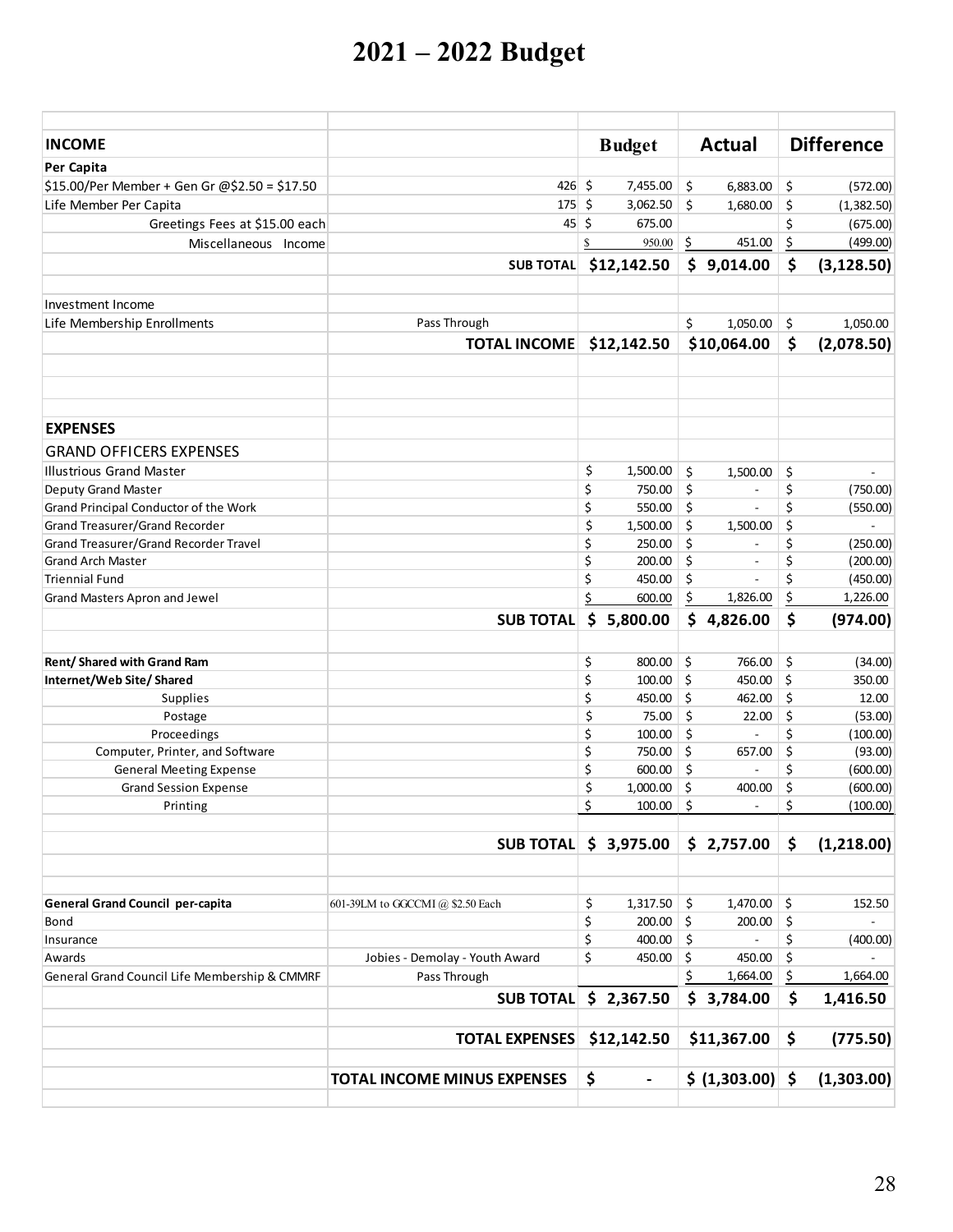Grand Council of Cryptic Masons of Minnesota

Balance Sheet

As of June 12, 2022

| <b>ASSETS</b>                             |             |
|-------------------------------------------|-------------|
| <b>Current Assets</b>                     |             |
|                                           |             |
| <b>Bank Accounts</b>                      |             |
| 1000 Checking                             | 7,201.76    |
| 1001 Checking - WF Triennial Fund         | 1,350.00    |
| 1002 Checking - WF 150th Anniversary Fund | 0.00        |
| 1003 Grand Master Hiram Council           | 175.50      |
| <b>Total 1000 Checking</b>                | 8,727.26    |
| <b>Total Bank Accounts</b>                | \$8,727.26  |
| <b>Total Current Assets</b>               | \$8,727.26  |
| <b>TOTAL ASSETS</b>                       | \$8,727.26  |
| <b>LIABILITIES AND EQUITY</b>             |             |
| <b>Total Liabilities</b>                  |             |
| Equity                                    |             |
| <b>Opening Balance Equity</b>             | 6,384.30    |
| <b>Retained Earnings</b>                  | 3,632.49    |
| Net Income                                | $-1,289.53$ |
| <b>Total Equity</b>                       | \$8,727.26  |
| <b>TOTAL LIABILITIES AND EQUITY</b>       | \$8,727.26  |

TOTAL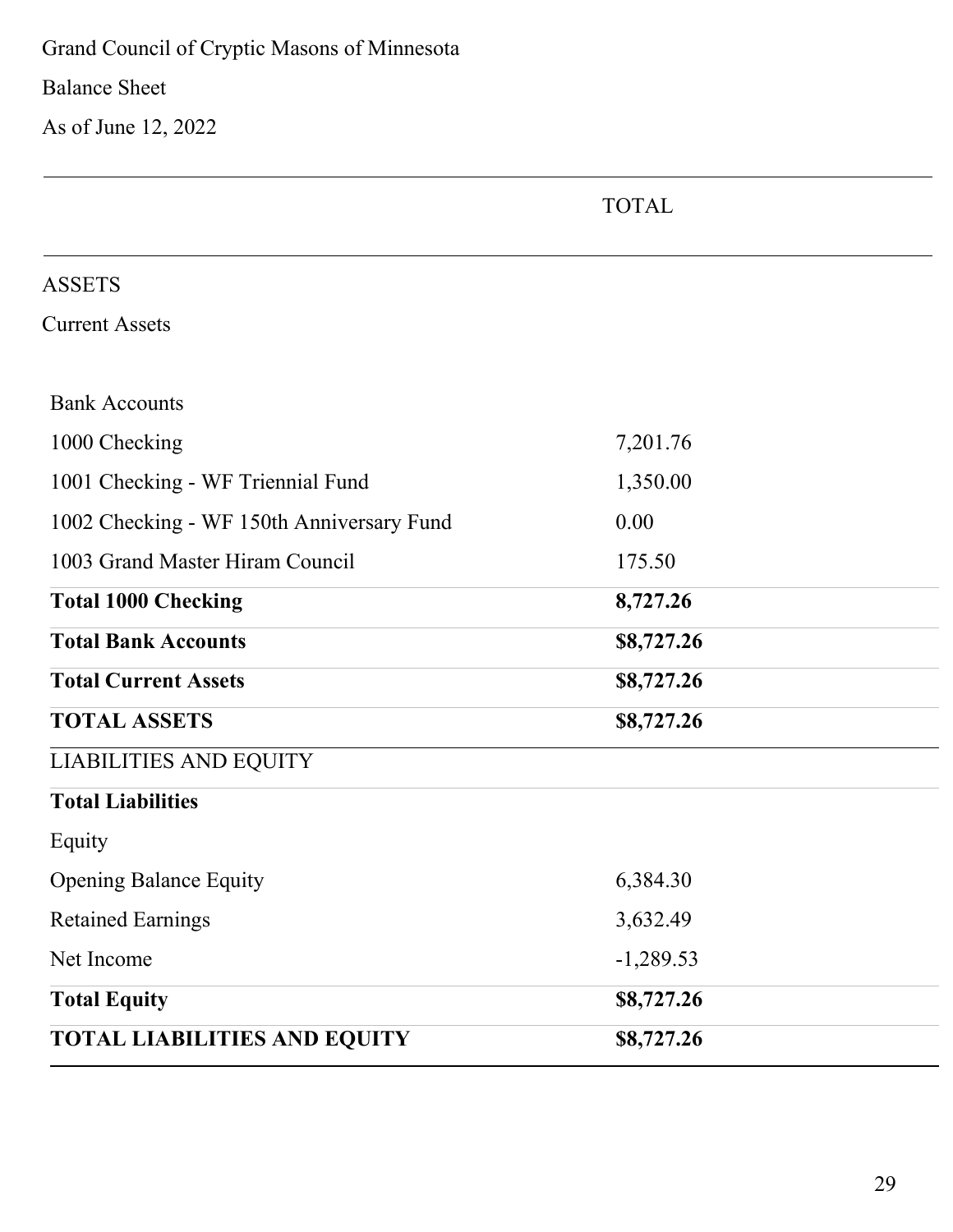# Grand Council of Cryptic Masons of Minnesota

### Profit and Loss

### July 1, 2021 - June 12, 2022

### Cash Basis Sunday, June 12, 2022

|                                            | <b>TOTAL</b> |
|--------------------------------------------|--------------|
| 4000 Per Capita dues                       | 8,562.95     |
| 4002 Life membership enrollments           | 1,050.00     |
| 4010 Greeting fees                         | 0.61         |
| 4011 Miscellaneous income                  | 130.20       |
| <b>Sales</b>                               | 197.79       |
| Unapplied Cash Payment Income              | $-317.00$    |
| Uncategorized Income                       | 122.23       |
| <b>Total Income</b>                        | \$9,746.78   |
| <b>GROSS PROFIT</b>                        | \$9,746.78   |
| Expenses                                   |              |
| 5001 Illustrious Grand Master              | 1,500.00     |
| 5004 Grand Treasurer / Grand Recorder      | 1,500.00     |
| 5021 Grand Masters Apron                   | 405.00       |
| 5022 MIPGM Jewel Expense                   | 1,375.50     |
| 6000 Rent/Shared Expenses with Grand RAM   | 765.51       |
| 6001 Supplies                              | 462.44       |
| 6002 Postage                               | 21.56        |
| 6004 Computer, printer, and Software       | 688.03       |
| 6005 Communication                         | 450.00       |
| 6012 Grand Session expenses                | 399.48       |
| 7000 General Grand Council Per Capita      | 1,470.00     |
| 7002 Bond                                  | 200.00       |
| 7010 New Life Memberships                  | 1,050.00     |
| 7020 General Grand Council Life Membership | 65.79        |
| 7030 Charitable Contributions              | 1,317.00     |
| 7031 CMMRF Contributions                   | $-634.00$    |
| <b>Total Expenses</b>                      | \$11,036.31  |
| NET OPERATING INCOME                       | $$-1,289.53$ |
| <b>NET INCOME</b>                          | $$-1,289.53$ |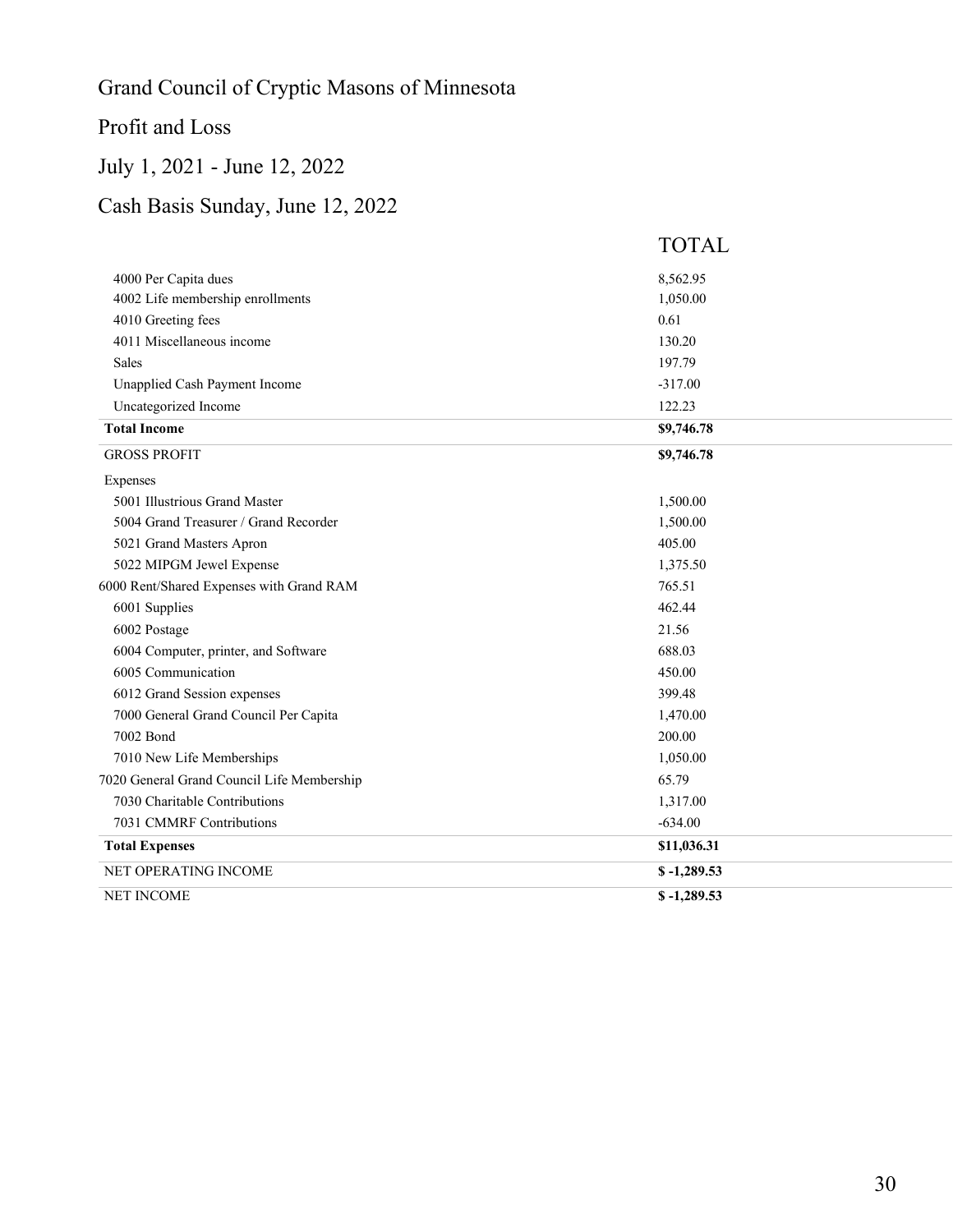|                                               | <b>Cryptic Masons of Minnesota</b> |                                 |                                                        |                                                    |
|-----------------------------------------------|------------------------------------|---------------------------------|--------------------------------------------------------|----------------------------------------------------|
|                                               | 2022-2023 BUDGET                   |                                 |                                                        |                                                    |
| <b>INCOME</b>                                 |                                    | <b>Budget</b>                   | <b>Actual</b>                                          | <b>Difference</b>                                  |
| Per Capita                                    |                                    |                                 |                                                        |                                                    |
| \$15.00/Per Member + Gen Gr @\$2.50 = \$17.50 | $411 \;$ \$                        | 7,192.50                        | \$<br>$\overline{\phantom{a}}$                         | \$<br>(7, 192.50)                                  |
| Life Member Per Capita                        | 185                                | $\ddot{\mathsf{S}}$<br>3,237.50 | \$<br>$\blacksquare$                                   | \$<br>(3, 237.50)                                  |
| Greetings Fees at \$15.00 each                | $45 \frac{1}{2}$                   | 675.00                          | \$<br>$\overline{\phantom{a}}$                         | \$<br>(675.00)                                     |
| Miscellaneous Income                          |                                    | 700.00                          | \$<br>$\overline{\phantom{a}}$                         | \$<br>(700.00)                                     |
|                                               | <b>SUB TOTAL</b>                   | \$11,805.00                     | \$                                                     | \$<br>(11,805.00)                                  |
| Investment Income                             |                                    |                                 |                                                        |                                                    |
| Life Membership Enrollments                   | Pass Through                       |                                 | \$<br>$\overline{\phantom{a}}$                         | \$                                                 |
|                                               | <b>TOTAL INCOME</b>                | \$11,805.00                     | \$<br>$\qquad \qquad \blacksquare$                     | \$<br>(11,805.00)                                  |
| <b>EXPENSES</b>                               |                                    |                                 |                                                        |                                                    |
| <b>GRAND OFFICERS EXPENSES</b>                |                                    |                                 |                                                        |                                                    |
| <b>Illustrious Grand Master</b>               |                                    | \$<br>1,500.00                  | \$<br>$\overline{\phantom{a}}$                         | \$<br>(1,500.00)                                   |
| Deputy Grand Master                           |                                    | \$<br>750.00                    | $\mathsf{S}$<br>$\overline{\phantom{a}}$               | \$<br>(750.00)                                     |
| Grand Principal Conductor of the Work         |                                    | \$<br>550.00                    | \$<br>$\overline{\phantom{a}}$                         | \$<br>(550.00)                                     |
| Grand Treasurer/Grand Recorder                |                                    | \$<br>$1,500.00$ \$             | $\overline{\phantom{a}}$                               | \$<br>(1,500.00)                                   |
| Grand Treasurer/Grand Recorder Travel         |                                    | \$<br>250.00                    | \$<br>$\overline{\phantom{a}}$                         | \$<br>(250.00)                                     |
| <b>Grand Arch Master</b>                      |                                    | \$<br>200.00                    | \$<br>$\overline{\phantom{a}}$                         | \$<br>(200.00)                                     |
| <b>Triennial Fund</b>                         |                                    | \$<br>450.00                    | \$<br>$\overline{\phantom{a}}$                         | \$<br>(450.00)                                     |
| Grand Masters Apron and Jewel                 |                                    | Ś<br>400.00                     | \$<br>$\overline{\phantom{a}}$                         | \$<br>(400.00)                                     |
|                                               | <b>SUB TOTAL</b>                   | \$5,600.00                      | \$<br>$\blacksquare$                                   | \$<br>(5,600.00)                                   |
| Rent/Shared with Grand Ram                    |                                    | \$<br>800.00                    | \$<br>$\overline{\phantom{a}}$                         | \$<br>(800.00)                                     |
| Internet/Web Site/Shared                      |                                    | \$<br>250.00                    | $\mathsf{S}$<br>$\overline{\phantom{a}}$               | \$<br>(250.00)                                     |
| Supplies                                      |                                    | \$<br>450.00                    | \$<br>$\overline{\phantom{a}}$                         | \$<br>(450.00)                                     |
| Postage                                       |                                    | \$<br>70.00                     | \$<br>$\overline{\phantom{a}}$                         | \$<br>(70.00)                                      |
| Proceedings                                   |                                    | \$<br>100.00                    | \$<br>$\blacksquare$                                   | \$<br>(100.00)                                     |
| Computer, Printer, and Software               |                                    | \$<br>750.00                    | \$<br>$\overline{\phantom{a}}$                         | \$<br>(750.00)                                     |
| <b>General Meeting Expense</b>                |                                    | \$<br>$600.00$ \$               |                                                        | \$<br>(600.00)                                     |
| <b>Grand Session Expense</b>                  |                                    | \$<br>1,000.00                  | \$<br>$\overline{\phantom{a}}$                         | \$<br>(1,000.00)                                   |
| Printing                                      |                                    | \$<br>100.00                    | \$<br>$\overline{\phantom{a}}$                         | \$<br>(100.00)                                     |
|                                               | <b>SUB TOTAL</b>                   | \$4,120.00                      | \$<br>$\blacksquare$                                   | \$<br>(4, 120.00)                                  |
| <b>General Grand Council per-capita</b>       | 596-42LM to GGCCMI @ \$2.50 Each   | \$<br>1,385.00                  | \$<br>$\overline{\phantom{a}}$                         | \$<br>(1,385.00)                                   |
| Bond                                          |                                    | \$<br>200.00                    | \$<br>$\overline{\phantom{a}}$                         | \$<br>(200.00)                                     |
| Insurance                                     |                                    | \$                              | \$<br>$\overline{\phantom{a}}$                         | \$<br>$\overline{\phantom{a}}$                     |
| Awards                                        | Jobies - Demolay - Youth Award     | \$<br>500.00                    | \$<br>$\overline{\phantom{a}}$                         | \$<br>(500.00)                                     |
| General Grand Council Life Membership         | Pass Through<br><b>SUB TOTAL</b>   | \$2,085.00                      | \$<br>$\overline{\phantom{a}}$<br>\$<br>$\blacksquare$ | \$<br>$\overline{\phantom{a}}$<br>\$<br>(2,085.00) |
|                                               | <b>TOTAL EXPENSES</b>              | \$11,805.00                     | \$<br>$\blacksquare$                                   | \$<br>(11,805.00)                                  |
|                                               |                                    |                                 |                                                        |                                                    |
|                                               | <b>TOTAL INCOME MINUS EXPENSES</b> | \$<br>$\blacksquare$            | \$<br>$\blacksquare$                                   | \$<br>$\blacksquare$                               |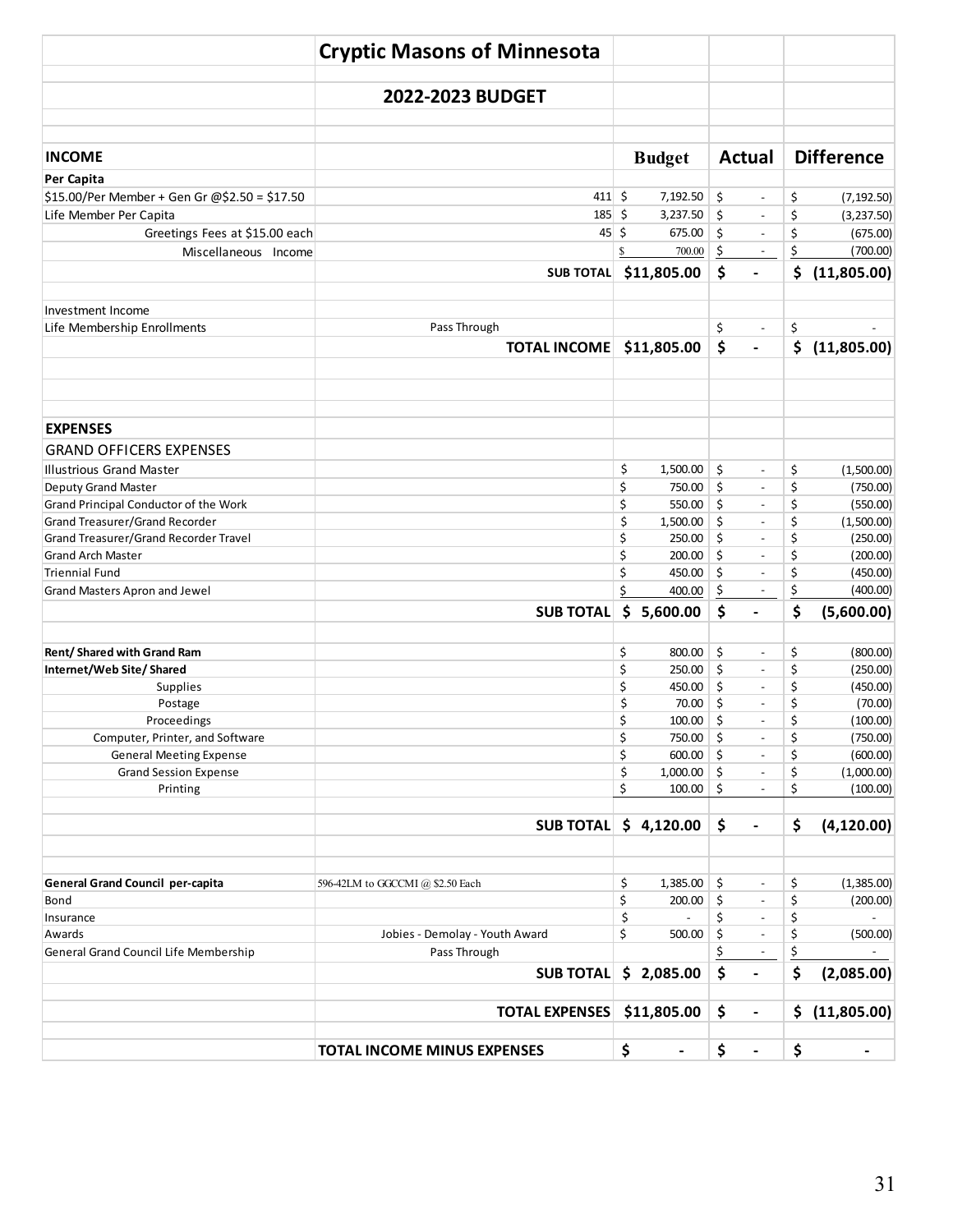# **Grand Recorders Report**

#### **To: The Most Illustrious Grand Master, the Grand Officers and the members of the Grand Council of Cryptic Masons of Minnesota.**

This past year it was good to get back to a normal mode , I want to thank the Grand Offices and the Companion Recorders, for all their help and hard work this year. The Minnesota Recorders are: St Paul – Peter Laudert, Minneapolis – Joe Anderson, Ark – Steven Partridge, Tyrian – Aaron Simms, Duluth – Alan Mackenzie, Austin – John Fair, Alpha – David Dumonceaux, Omega – Carl Lidstrom, Zabud – Sean Novack, Northfield – Jerry Zierdt, Central – Cliff Isley.

The Recorders and I are still meeting virtually each month, I have found this very helpful for me and the Council Recorders. The meetings add one more means of communication and interaction.

The job of Recorder involves more than just taking minutes and reports, it is tracking all the members. The Recorder does a lot of work behind the scenes to make your Council work, anything that you can do to help your Recorder is greatly appreciated by them and myself.

The 2021 – 2022 Budget shows a slight loss, Central Council has not yet paid it's Per Capita and we bought 6 Most Illustrious Past Grand Masters jewels, which were paid this year and will be handed out over the next several years. Thus we are in the positive once those two things are figured back in.

The 2022 – 2023 Budget shows very little change from the previous year and is a balanced budget. Your Grand Council is working to keep expenses down while providing for all the necessary tools that are needed by both the Grand Council and the Constituent Councils of Minnesota.

Marvin W. Schendel Grand Treasurer / Recorder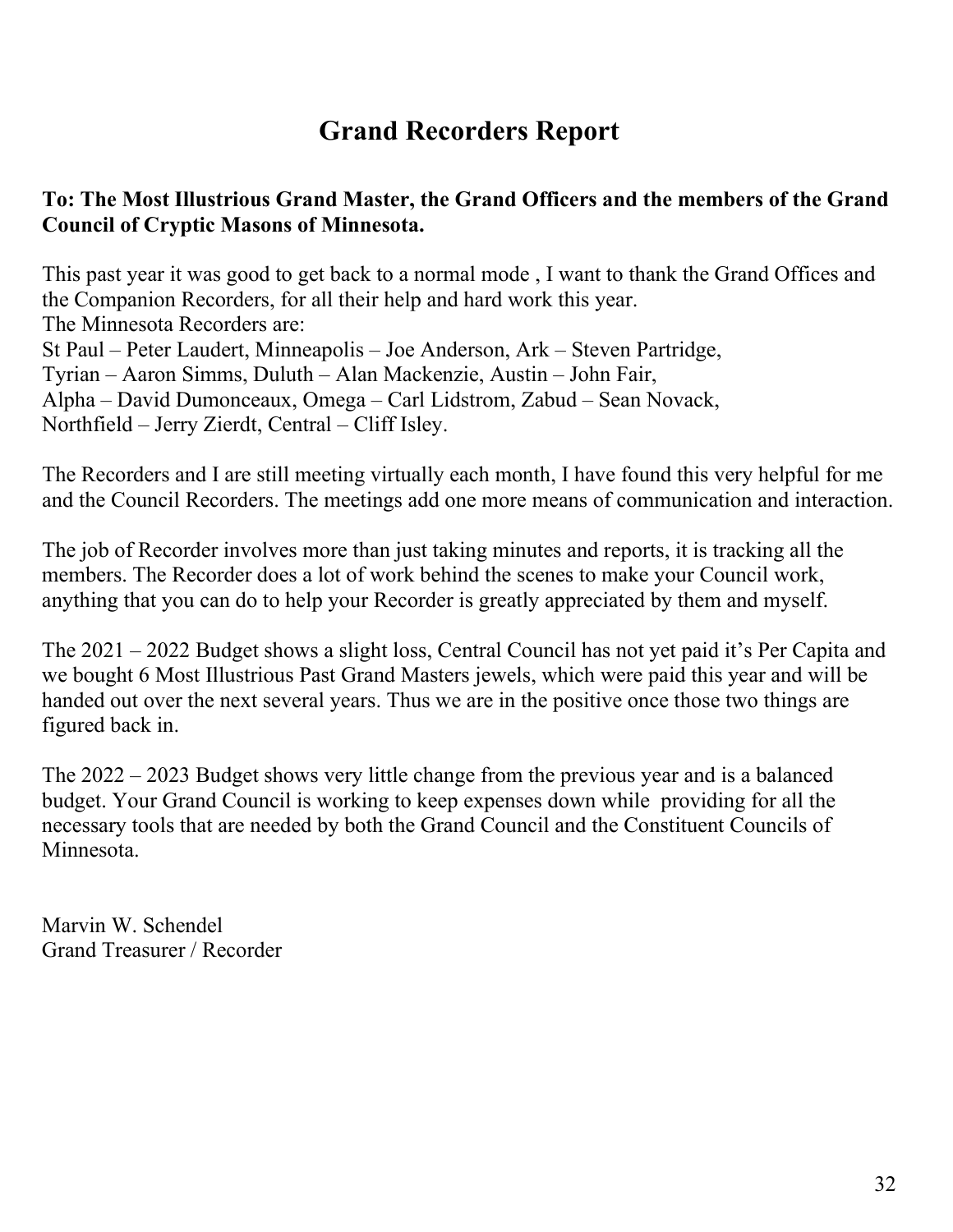# **Nominating Committee Report**

### THE GRAND COUNCIL OF CRYPTIC MASONS OF MINNESOTA

Report of the Nominating Committee Recommend to following officers be elected

and appointed for the year 2022 - 2023

### ELECTED OFFICERS

| <b>Most Illustrious Grand Master</b>                                 | Brian K. Dimatteo         |
|----------------------------------------------------------------------|---------------------------|
| <b>Right Illustrious Grand Deputy Master</b>                         | R. Sean Gardiner          |
| Rt. Ill. G. Principal Conductor of the Work R. James Luchsinger, II  |                           |
| <b>Most Illustrious Grand Treasurer</b>                              | Marvin W. Schendel, MIPGM |
| <b>Most Illustrious Grand Recorder</b>                               | Marvin W. Schendel, MIPGM |
| Most Illustrious Grand Trustee - 3 Yr Term Charles R. Marston, MIPGM |                           |

#### APPOINTED OFFICERS

| Grand Chaplain                                            | Todd A. Mayer       |
|-----------------------------------------------------------|---------------------|
| Illustrious Grand Captain of the Guard                    | Gerald E. Zierdt    |
| Illustrious Grand Conductor of the Council Alan Mackenzie |                     |
| Illustrious Grand Marshal                                 | Joseph J. Anderson  |
| Illustrious Grand Steward                                 | Trent B. Gilbertson |
| Illustrious Grand Sentinel                                | Anthony J. Heimer   |
| Illustrious Grand Archmaster                              | David J. Dumonceaux |
| <b>Illustrious Grand Organist</b>                         | William T. Hubbard  |

### TERMS NOT YET EXPIRED

Most Illustrious Grand Trustee - 1 Yr Term Gary A. Odegard, MIPGM Most Illustrious Grand Trustee - 2 Yr Term Ronald A. Miles, MIPGM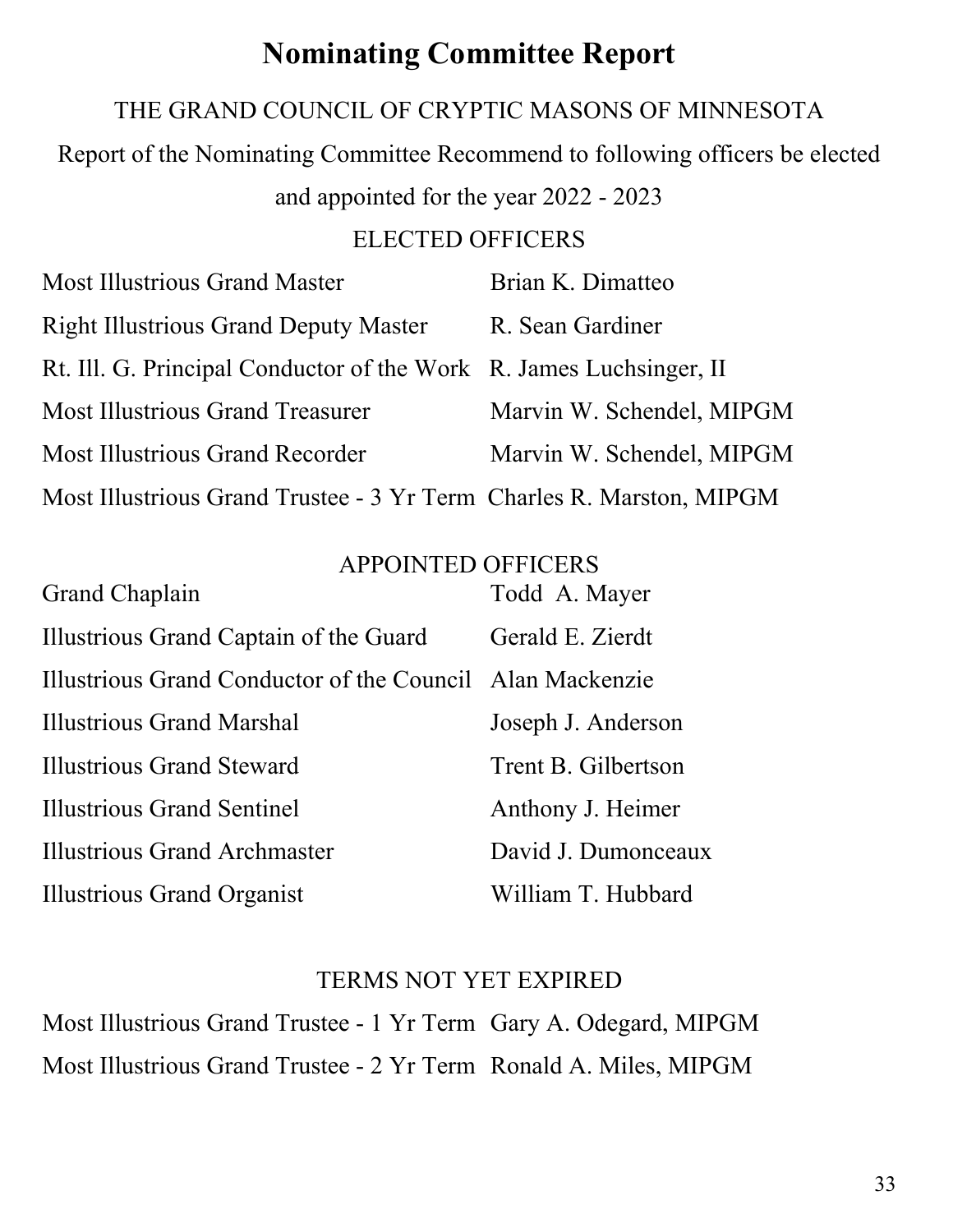# **Grand Council Annual Assembly Committee Report**

**To: The Most Illustrious Grand Master, the Grand Officers and the members of the Grand Council of Cryptic Masons of Minnesota.**

It is with pleasure to announce the 2023 Grand York Rite Session will be held in Alexandria, Minnesota on June 22nd through the  $24<sup>th</sup>$ . The Session meetings and accommodations will be held at the Holiday Inn Alexandria. More detailed information will be available closer to the Session dates.

Fraternally, R. Sean Gardiner

# **Unfinished Business Committee**

**To the Most Illustrious Grand Master, Grand Officers, Companions of the Grand Council of Cryptic Masons of Minnesota:**

There is no unfinished business from last years session

R. Sean Gardiner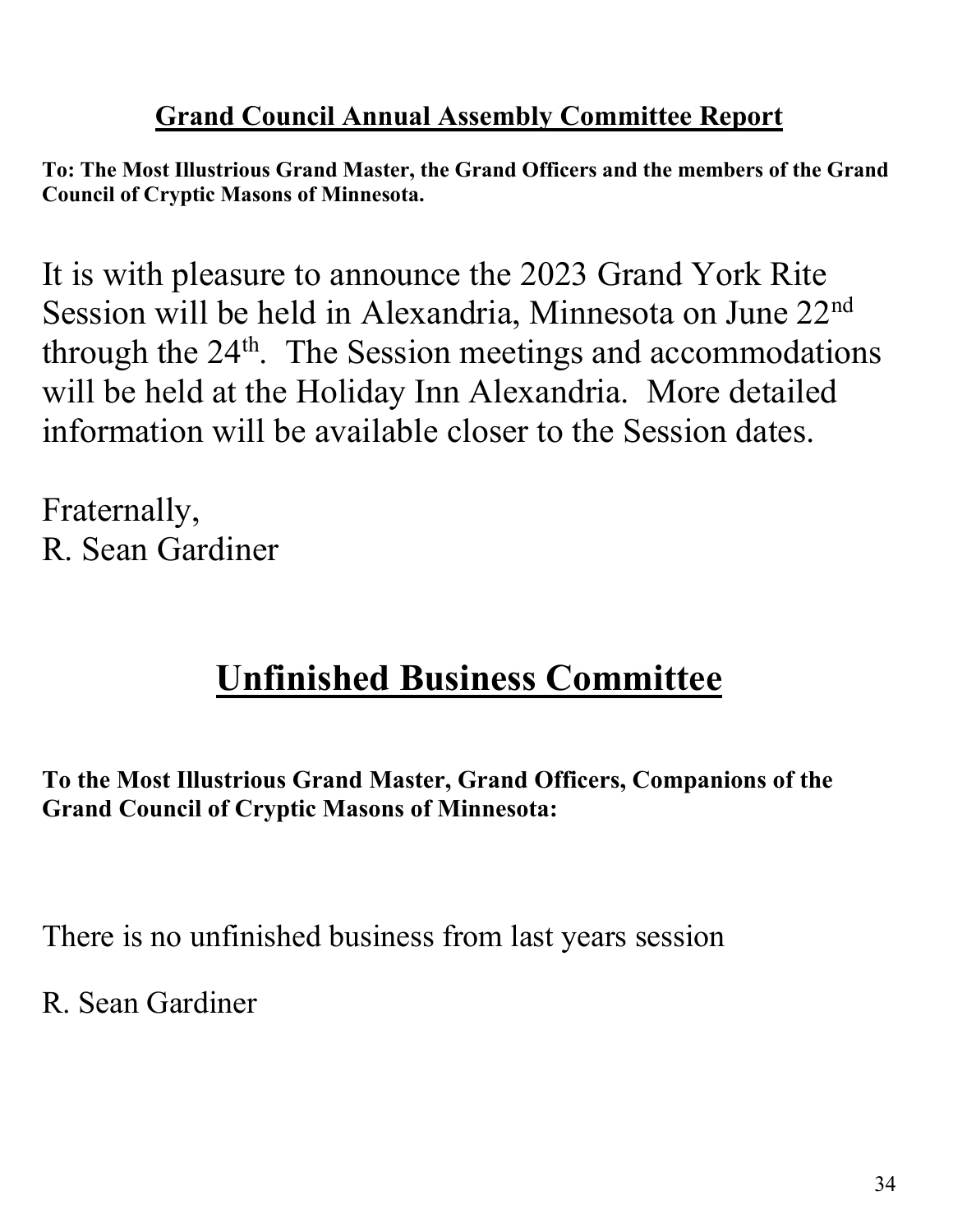# Living Past Illustrious Masters

#### **St. Paul Council No. 1**

Drew C. Bjorklund, George W Carlson, Timothy R. Dixon, R. Sean Gardiner, RIPCW, Conrad L. Jackson, Todd R Jovonovich, Todd B Leek, Monte M Miller, Ed L Morse, Kay E Moss, Gerald Schlaeppi, Barnes A Sharitt, Jr., MIPGM, Daniel C Skoog, Dean N Strand, Michael S Swisher, James E Turner, Jr., MIPGM, Sujit R Varma.

#### **Minneapolis Council No. 2**

Joseph J Anderson, Robert R Anderson, Jr., James H Appenzeller, Harlan E Brand, James O Burlingame, Sr., MIPGM, W. David Emery, MIGM, Raymond S Frandsen, Michael A Hilgert, Kenneth P Hill, John H Jones, MIPGM, David N. Kampf, Scott Livingston, R James Luchsinger, Ronald A Miles, MIPGM, Frank J. Namestek, Jerry B Oliver, Marvin W. Schendel, MIPGM, Vernon J Schwalbe, John B Studell, Christopher A Wendover, GL, Scott Wood.

#### **Ark Council No. 3**

Richard "Dick" Heide, Jim Holton, Ron Jensen, James S McNeely, IV, MIPGM, CT., L. Greg Schultz, MIPGM, Hugh C Swift, Jr., MIPGM, Rick Wallace.

#### **Tyrian Council No. 4**

Zeb J Dudek, William T Hubbard, HRIPCW, Jerry R Korstad, MIPGM, David F McCormick, II, Allan R Shufelt, Philip G Soderberg, Joseph W. Whealdon, Glen Larson.

#### **Duluth Council No. 6**

Kevin Acker, Alan G Adams, Philip Bodle, David S Bouschor, MIPGM, Donald W DeMars, James F Edgar, Sr., Albert E Farmer, Chef Christian Freeman, Raymond Hausch, Roger D Johnson, Lauren R Lampi, Rual L Lee, Alan Mackenzie, Brian McVean, Roger A Morris, Wayne H Petersen, David A Schilling,.

#### **Austin Council No. 7**

James Fischer, MIPGM, Ronald Guthrie, MPIGGMH, Lawrence Hanson, Jerry R Korstad, MIPGM, Anthony Lecakis, Ross Mickelsen, Forrest Miller, Otto Volkert, John Worlein.

#### **Alpha Council No. 8**

Michael Denke, MIPGM, Rudolf Denke, Jr., David Dumonceaux, Stan Fetters, Kenneth Friese, Robert Friesen, Harlan Heidecker, MIPGM, Arlyn Hustad, Earl Ihnen, Harlan Johnson, Allen Monroe, Stanley Morrill, MIPGM, Roger Salonen, , Loren Schroeder, MIPGM, Rev. Ryan Stout, Jourdain Sullivan.

#### **Omega Council No. 9**

John Harper, Thomas E Hendrickson, Carl F Lidstrom, MIPGM, Charles A Munson, Michael C Powles, Hugh C Swift, Jr., MIPGM, Steve J. Sandberg.

#### **Zabud Council No. 10**

Kenneth Carroll, Brian K Dimatteo, W David Emery, MIGM, Trent Gilbertson, Tony Heimer, Michael A. Hilgert, Keith A Kennedy, Frank J Namestek, Sean Novack.

#### **Northfield Council No. 12**

Mark A Anderson, Douglas A Beach, Steven Bernhardt, Bruce V Brendal, Kenneth W Carroll, Clinton J. Christensen, James Giacherio, Joe R Gonzalez, George A James, Jr., Nicholas Johnson, Joe Kivens, Charles R Knapper, David A Kvestad, Carl F Lidstrom, MIPGM, James S McNeely, IV, MIPGM, CT., Charles A Munson, Gary A Odegard, MIPGM, Randall L Poulson, L Greg Schultz, MIPGM, Kayihan Seran, Hugh C Swift, Jr., MIPGM, Gerald E Zierdt.

#### **Central Council No. 14**

Daniel J Honetschlager, Clifford H Isley, MIPGM, Matthew Lauters, Charles R Marston, MIPGM, Jens C Mikkelson, Michael A Vukson, MIPGM.

#### **Red Rock Council No. 16**

Everett Brandenberg, Maynard Townswick.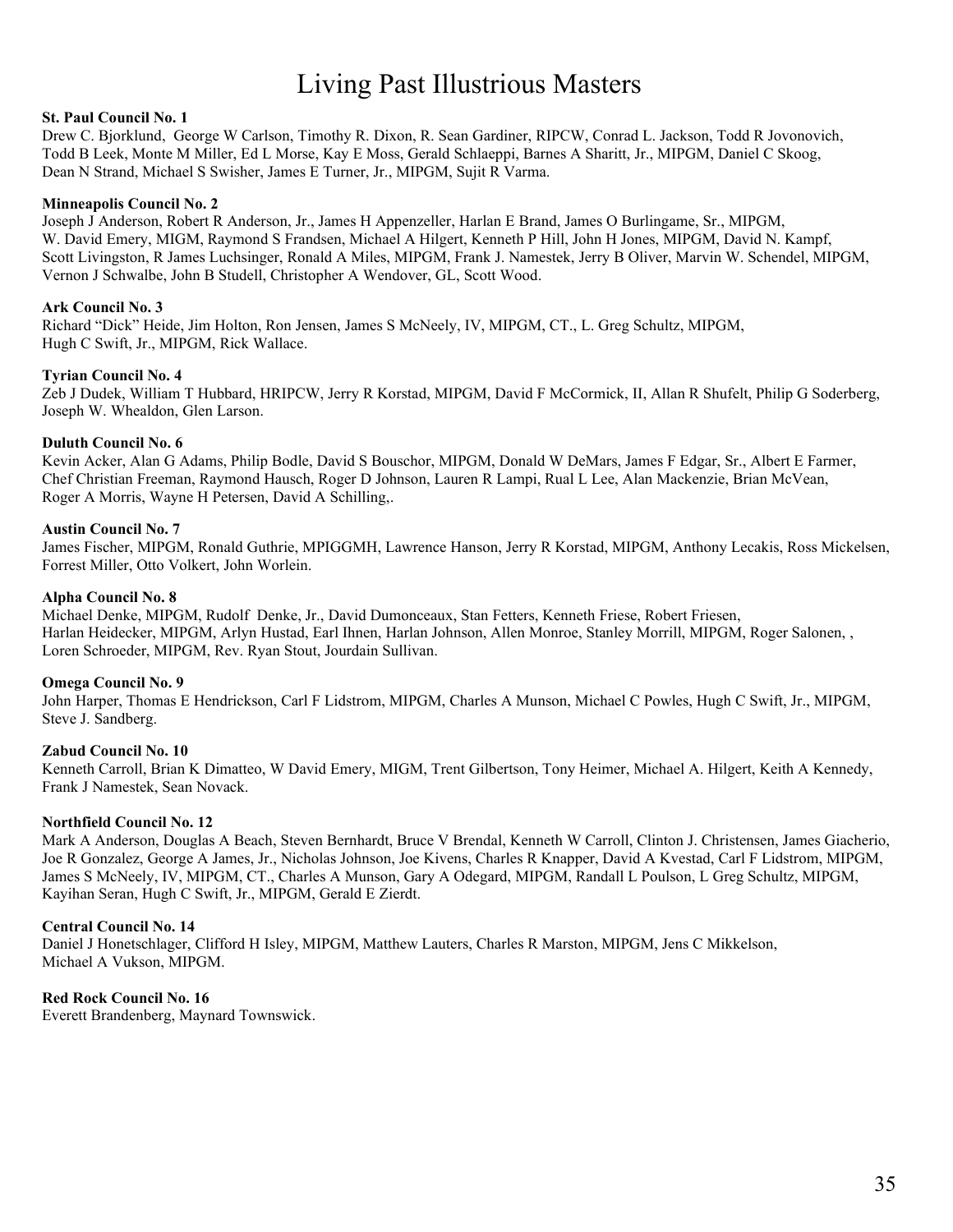# Most Illustrious Past Grand Masters

| James O. Burlingame, Sr. [2]   | $1970 - 1971$               |
|--------------------------------|-----------------------------|
| John Hallberg Jones [2]        | $1976 - 1977$               |
| David S.G. Bouschor [6]        | $1981 - 1982$               |
| Stanley D. Morrill [8]         | $1988 - 1989$               |
| Michael A. Vukson [14]         | $1991 - 1992$               |
| Hugh C. Swift, Jr. [12,3,9]    | $1993 - 1994$               |
| Jerry R. Korstad [4,7]         | $1998 - 1999$               |
| Charles R. Marston [14]        | $2000 - 2001$               |
| Barnes A. Sharitt, Jr. $[1,9]$ | $2003 - 2004$               |
| James A. Fischer [7]           | $2006 - 2007$               |
| Loren R. Schroeder [8]         | $2008 - 2009$               |
| Ronald A. Miles [2]            | $2009 - 2010$               |
| Harlan H. Heidecker [8]        | $2010 - 2011$               |
| Gary A. Odegard [12]           | $2012 - 2013$               |
| James E. Turner, Jr. [1]       | $2013 - 2014$               |
| Michael Denke [8]              | $2014 - 2015$               |
| Marvin W. Schendel [2]         | $2015 - 2016 - 2016 - 2017$ |
| Clifford H. Isley $[14]$       | $2017 - 2018$               |
| Carl F. Lidstrom $[9 \& 12]$   | $2019 - 2020$               |
| L. Greg Schultz [3]            | $2020 - 2021$               |
| W. David Emery $[2 \& 10]$     | $2021 - 2022$               |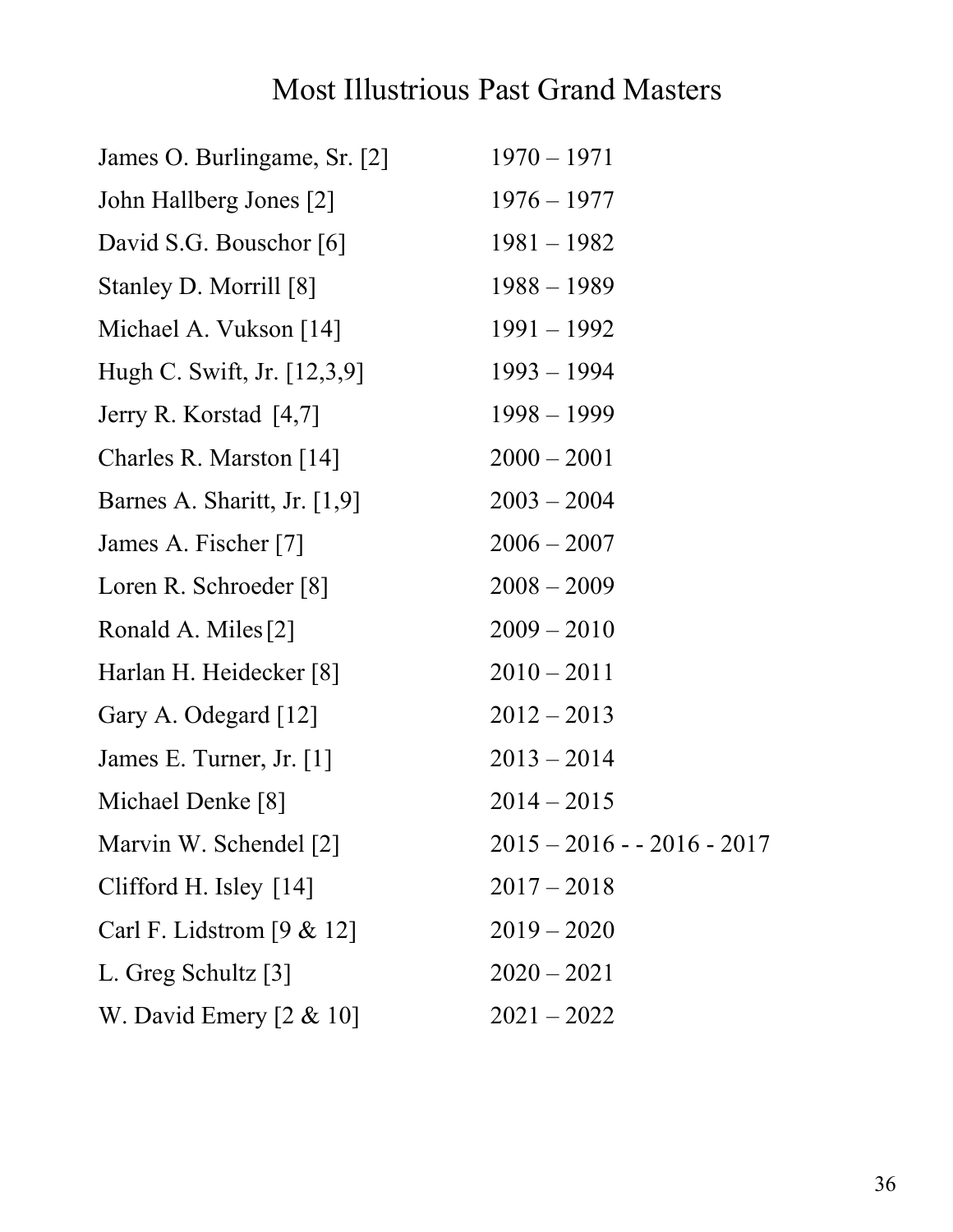# **Passing's Report 2021 - 2022**

**St. Paul No. 1**: Grady N. Crawford 6-17-20, Dale C. Johnson 10-09-20, Edimand C. Gilbertson 1-5-21, Robert A. Beales 3-10-21, Harland L. Thomesen 5-25-21 **Minneapolis No. 2: Ark No. 3**: James O. Partridge 8-15-20, Carroll Carlson 9-5-20, Robert S. Gulbrandson 10-22-20 **Tyrian No**. 4: **Duluth No. 6:** Adolph E. Carlson 9-1-20, Clifford H. Grindy 5-4-21 **Austin No. 7: Alpha No. 8:** William Watkins 7-4-20, Trevor J. Warner 8-10-20, Russell Duncan 2-24-21 **Omega No. 9**: John R. Harper 10-27-20 **Zabud No. 10: Northfield No. 12**: Harold S. Berg 2016, Dexter C. Pehle 2-16-21 **Central No. 14: Red Rock No. 16:**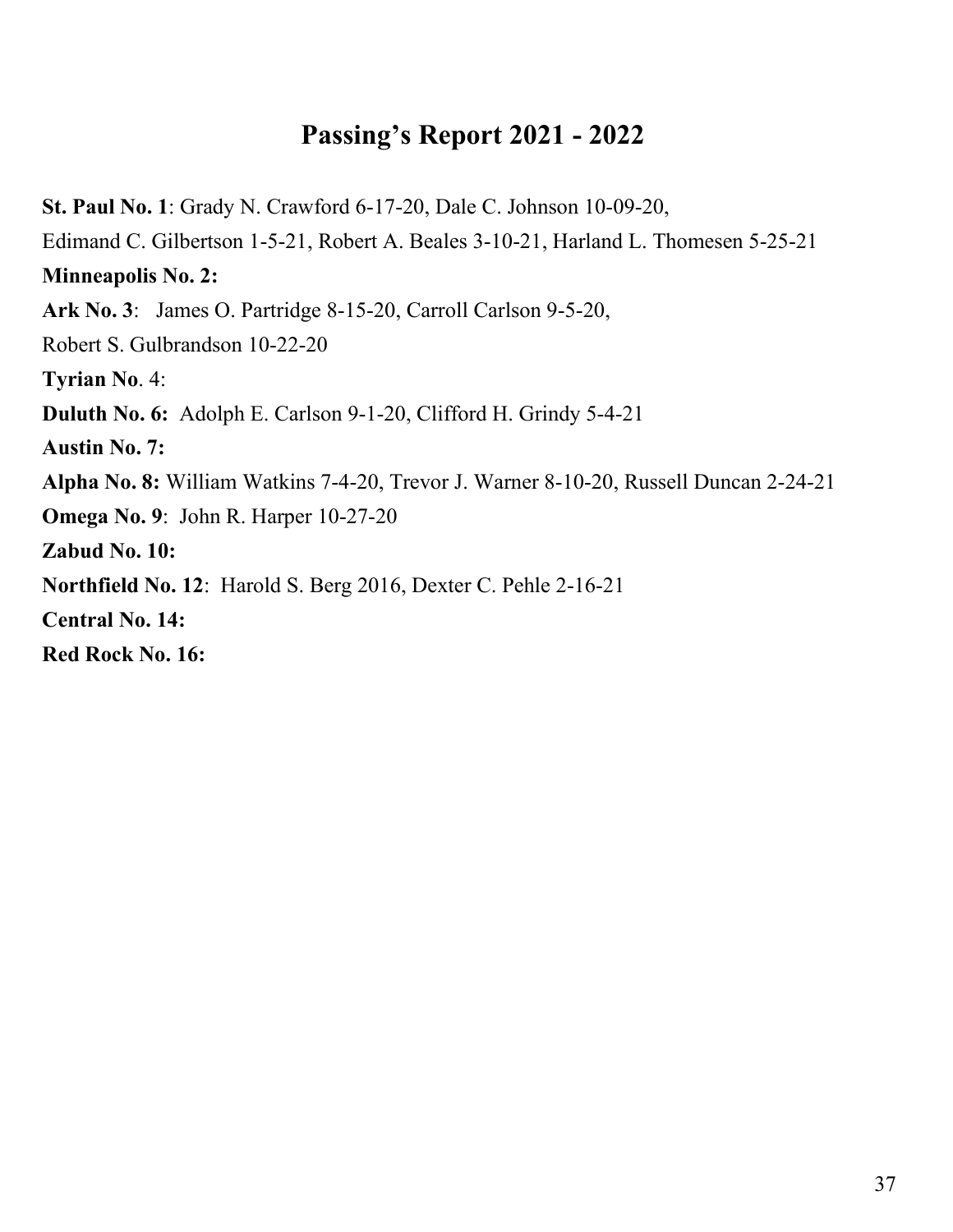|               |                                                                          | 2021 MEMBERSHIP STATISTICS          |              |                     |                  |                |                |                |                  |                  |         |               |                |                         |
|---------------|--------------------------------------------------------------------------|-------------------------------------|--------------|---------------------|------------------|----------------|----------------|----------------|------------------|------------------|---------|---------------|----------------|-------------------------|
|               |                                                                          |                                     |              |                     | 2021             |                |                |                | 2021             |                  | Total   |               | Living         |                         |
|               |                                                                          | 1/1/2021 Greetings Joined Restored  |              |                     | Gains            | Death          | Demit          | ${\rm NPD}$    | Losses           | Net              | Members | $\frac{0}{0}$ | LM             | Gen G<br>LM             |
|               |                                                                          |                                     |              |                     |                  |                |                |                |                  |                  |         |               |                |                         |
| St Paul 1     | 87                                                                       | $\mathbf{0}$                        | $\mathbf{1}$ | $\overline{0}$      | $\mathbf{1}$     | $\overline{3}$ | $\overline{2}$ | $\overline{3}$ | 8                | $-7$             | 80      | 0.92          | 20             | 5                       |
|               |                                                                          |                                     |              |                     |                  |                |                |                |                  |                  |         |               |                |                         |
| Minneapolis 2 | 130                                                                      | $\pmb{0}$                           | $\mathbf 1$  | $\mathbf 0$         | $\mathbf{1}$     | $\mathbf{1}$   | $\mathbf 1$    | $\overline{3}$ | 5                | $-4$             | 126     | 0.969         | 30             | $10\,$                  |
| Ark 3         | 40                                                                       | $\boldsymbol{0}$                    | $\pmb{0}$    | $\mathbf 0$         | $\boldsymbol{0}$ | $\overline{2}$ | $\mathbf{1}$   | $\mathbf{1}$   | $\overline{4}$   | $-4$             | 36      | 0.9           | 14             | 5                       |
|               |                                                                          |                                     |              |                     |                  |                |                |                |                  |                  |         |               |                |                         |
| Tyrian 4      | 34                                                                       | $\pmb{0}$                           | 0            | 0                   | $\boldsymbol{0}$ | $\mathbf{1}$   | 0              | 0              | $\mathbf{1}$     | $-1$             | 33      | 0.971         | $11\,$         | $\mathbf{1}$            |
|               |                                                                          |                                     |              |                     |                  |                |                |                |                  |                  |         |               |                |                         |
| Duluth 6      | 73                                                                       | $\boldsymbol{0}$                    | $\mathbf 0$  | $\pmb{0}$           | $\boldsymbol{0}$ | $\mathbf{1}$   | $\mathbf 0$    | $\mathbf{1}$   | $\overline{2}$   | $-2$             | 71      | 0.973         | 19             | $\overline{4}$          |
| Austin 7      | 14                                                                       | $\boldsymbol{0}$                    | $\pmb{0}$    | $\pmb{0}$           | $\boldsymbol{0}$ | $\pmb{0}$      | $\mathbf 0$    | $\mathbf 0$    | $\boldsymbol{0}$ | $\boldsymbol{0}$ | 14      | $\mathbf{1}$  | 8              | $\mathbf 1$             |
|               |                                                                          |                                     |              |                     |                  |                |                |                |                  |                  |         |               |                |                         |
| Alpha 8       | 54                                                                       | $\boldsymbol{0}$                    | $\mathbf 0$  | $\pmb{0}$           | $\overline{0}$   | $\overline{2}$ | $\mathbf 0$    | $\overline{2}$ | $\overline{4}$   | $-4$             | 50      | 0.926         | 15             | $\overline{\mathbf{4}}$ |
|               |                                                                          |                                     |              |                     |                  |                |                |                |                  |                  |         |               |                |                         |
| Omega 9       | 19                                                                       | $\pmb{0}$                           | $\pmb{0}$    | $\mathsf{O}\xspace$ | $\boldsymbol{0}$ | $\mathbf{1}$   | $\mathbf 0$    | $\pmb{0}$      | $\mathbf{1}$     | $-1$             | 18      | 0.947         | $\overline{2}$ | $\mathbf 1$             |
|               |                                                                          |                                     |              |                     | $\boldsymbol{0}$ |                |                |                |                  |                  |         |               |                |                         |
| Zabud 10      | 55                                                                       | $\boldsymbol{0}$                    | 0            | $\boldsymbol{0}$    |                  | $\pmb{0}$      | $\pmb{0}$      | $\pmb{0}$      | $\boldsymbol{0}$ | $\boldsymbol{0}$ | 55      | $\mathbf 1$   | 17             | $\overline{2}$          |
| Northfield 12 | 59                                                                       | 0                                   | $\mathbf{1}$ | 0                   | $\mathbf{1}$     | $\overline{2}$ | $\overline{2}$ | $\overline{2}$ | 6                | $-5$             | 54      | 0.915         | 14             | 6                       |
|               |                                                                          |                                     |              |                     |                  |                |                |                |                  |                  |         |               |                |                         |
| Central 14    | 47                                                                       | $\pmb{0}$                           | $\pmb{0}$    | $\pmb{0}$           | $\boldsymbol{0}$ | $\mathbf{1}$   | $\Omega$       | $\Omega$       | $\mathbf{1}$     | $-1$             | 46      | 0.979         | 23             | $\overline{2}$          |
|               |                                                                          |                                     |              |                     |                  |                |                |                |                  |                  |         |               |                |                         |
| Red Rock 16   | 15                                                                       | $\pmb{0}$                           | $\pmb{0}$    | $\pmb{0}$           | $\mathbf{0}$     | $\overline{2}$ | $\pmb{0}$      | $\mathbf 0$    | $\overline{2}$   | $-2$             | 13      | 0.867         | 12             | $\pmb{0}$               |
|               |                                                                          |                                     |              |                     |                  |                |                |                |                  |                  |         |               |                |                         |
| <b>Totals</b> | 627                                                                      | $\mathsf 0$                         | 3            | $\pmb{0}$           | $\overline{3}$   | 16             | 6              | 12             | 34               | $-31$            | 596     |               | 185            | 41                      |
|               |                                                                          |                                     |              |                     |                  |                |                |                |                  |                  |         |               |                |                         |
|               | * Corrected number from previous years                                   |                                     |              |                     |                  |                |                |                |                  |                  |         |               |                |                         |
|               |                                                                          |                                     |              |                     |                  |                |                |                |                  |                  |         |               |                |                         |
|               | Small Council = 49 or less members    Large Council = 50 or more members |                                     |              |                     |                  |                |                |                |                  |                  |         |               |                |                         |
|               |                                                                          | Small Council Highest Increase % -  |              |                     |                  |                | Austin         |                |                  |                  |         |               |                |                         |
|               |                                                                          |                                     |              |                     |                  |                |                |                |                  |                  |         |               |                |                         |
|               |                                                                          | Large Council Highest Inscrease % - |              |                     |                  |                |                |                |                  |                  |         |               |                |                         |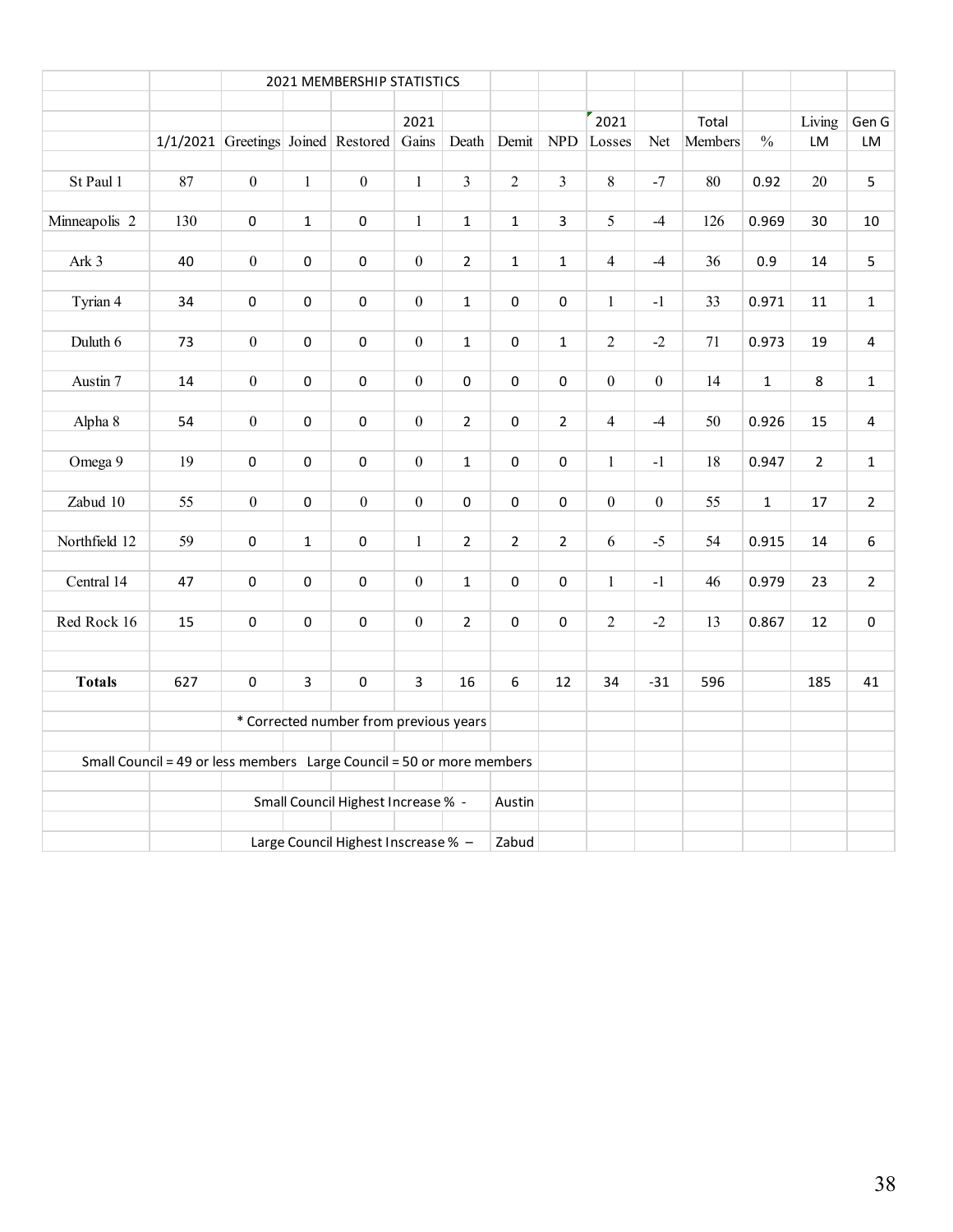# **MINNESOTA GRAND COUNCIL CRYPTIC MASONS NECROLOGY REPORT 2021 - 2022**

TO: THE MOST ILLUSTRIOUS GRAND MASTER, OFFICERS AND MEMBERS OF THE GRAND CRYPTIC COUNCIL OF MINNESOTA

No Report

Jerry B. Oliver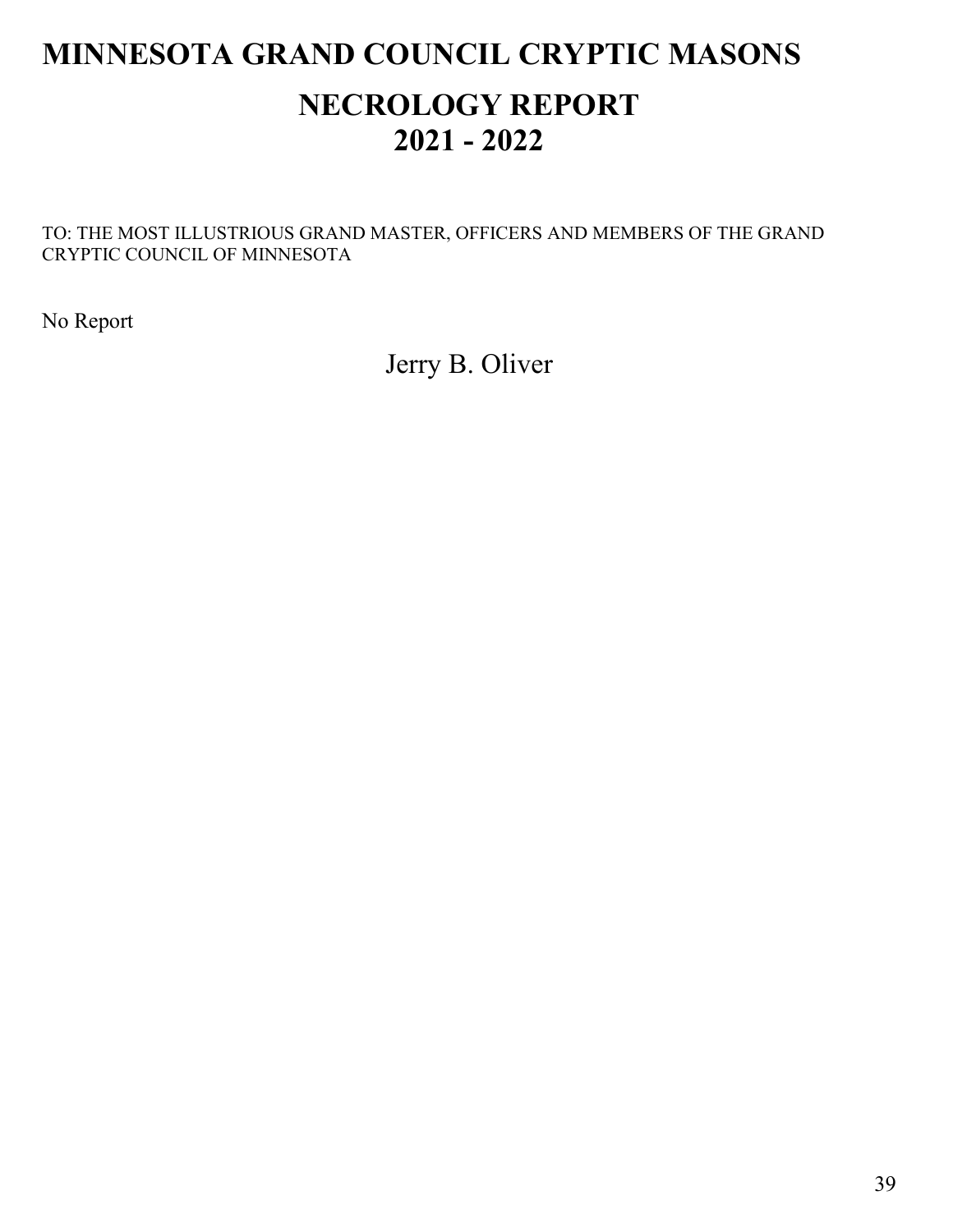# Edimand "Ed" Carlton Gilbertson

#### **MAY 4, 1926 – JANUARY 5, 2021**



# **Most Illustrious Grand Master 2005 – 2006**